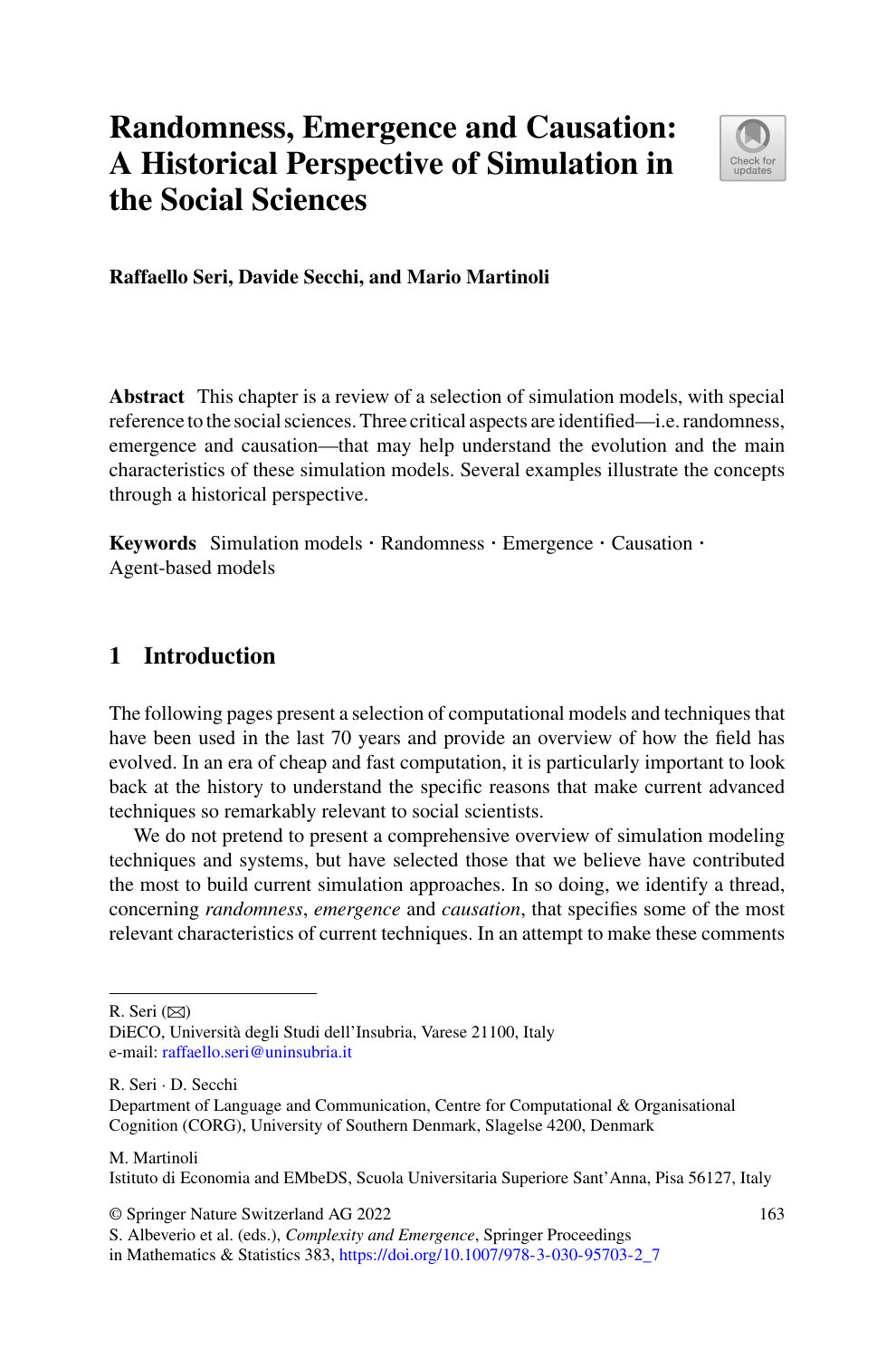as much visible as possible, they are found under the header "Intermezzo", as they interrupt the flow of the presentation and weave together the different methods.

Before moving forward, a few words need to be spent on these three aspects and why they are so important as to appear as the 'fil rouge' of the chapter. Let us start from *randomness*. Any simulation of a social system has to be able to reproduce elements that appear unpredictably and without any apparent connection to the phenomenon under analysis (or to an outcome variable). The reason is connected to Laplace's demon (see [\[31](#page-27-0), p. 2]): an omniscient intellect having complete knowledge of all the forces and positions of the items composing the natural world as well as unlimited computing possibilities would be able to predict without error all future events. Randomness is a way of accounting for our ignorance of these initial conditions and for our computational limits. That is why a model not taking into account the possibility of unpredictable and/or external events would fall short of capturing the inherent complexity of most phenomena. The second aspect, *emergence*, is tied to the assumption that social systems are complex  $[29, 50]$  $[29, 50]$  $[29, 50]$  $[29, 50]$ . When this assumption holds for the computational simulation that models a social system, then uncertainty, ambiguity, and unpredictability are key features of that research effort. Some have argued that a successful simulation is one that presents the modeler with counterintuitive and surprising results (see, e.g., [\[54\]](#page-27-2)). We do not subscribe to this view, because it is too radical and only fits certain types of simulations. However, we can certainly support the idea that simulating a social system means to allow for a true intellectual enquiry, where results are not entirely discernible by simply looking at the code. On this respect, "a model is *not* a model" (opposite to what some argue in a recent editorial, see [\[78\]](#page-28-0)). The third aspect is that of *causation*. One of the defining aspects of a computational simulation refers to the mechanisms that specify how its component parts behave. The interactions of these parts are reflected in the values taken by the aggregate variables describing the system that, on their turn, impact the single components. The components and the aggregates are thus linked by up- and downward relations. In a social system, both causal directions need to be present to explain most phenomena. The history of computational simulation in the social sciences has always bounced back and forth between these two levels, and settled on recent techniques that could account for both.

The methods we are going to present are very heterogeneous. Some of them are specified at the level of the individual, others are aggregate. Some of them require interactions between agents, others don't. Some of them are deterministic, others contain random elements. However, all of them share the same two characteristics: (a) objects (individuals or quantities) are reduced to a finite number of idealized types (that may vary in quality); (b) objects are specified by relations partially or fully connecting them together. The historical review that we are going to present will show how the two mechanisms that have governed the evolution of these methods are indeed the identification of basic units of analysis, at whatever level they are defined, and the determination of the mechanisms that connect them. The solutions that have been proposed to these two questions have led to the development of several simulation methods.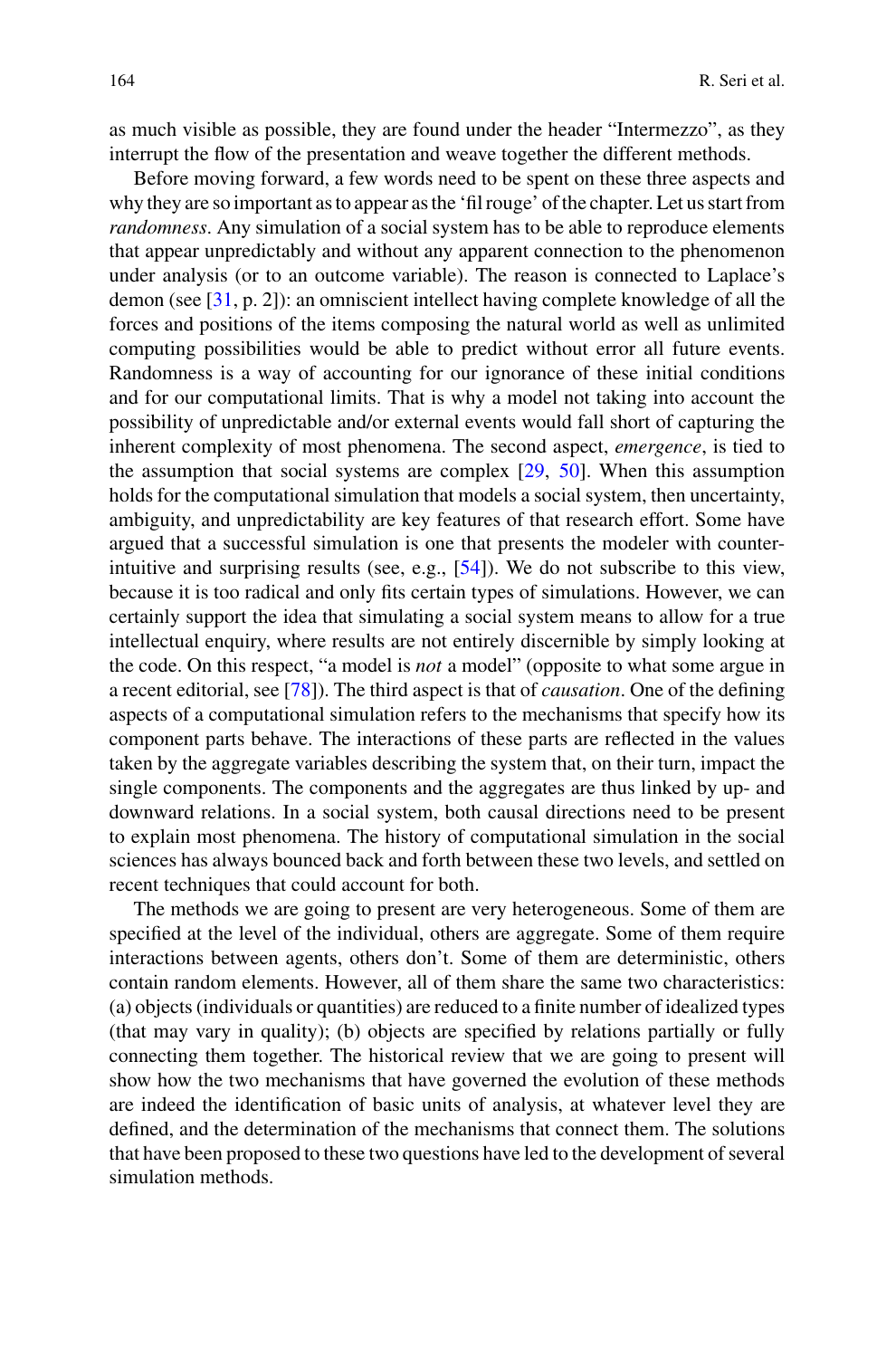Now we come to the structure of the chapter. In Sect. [2,](#page-2-0) we review some computational experiments involving early computers. In Sects. [3](#page-5-0) and [4](#page-9-0) we respectively review System Dynamics and Discrete-Event Simulation, two methods of inquiry considering the aggregate behavior of a system. Then, we review Microsimulation techniques in Economics and Political Science in Sect. [5.](#page-10-0) Section [6](#page-13-0) covers Cellular Automata while Sect. [7](#page-16-0) introduces Agent-Based Models. Section [8](#page-25-0) wraps up the main conclusions.

# <span id="page-2-0"></span>**2 Experiments with Early Computers**

# <span id="page-2-1"></span>*2.1 ENIAC*

One of the first electronic computers—the ENIAC, Electronic Numerical Integrator and Computer—was built at the beginning of 1945 at the University of Pennsylvania in Philadelphia [\[105,](#page-29-0) p. 125]. In the spring of 1946 at Los Alamos, Stan Ulam suggested that ENIAC could be used to resuscitate some statistical sampling techniques that "had fallen into desuetude because of the length and tediousness of the calculations" [\[105](#page-29-0), p. 126]. He discussed the idea with John von Neumann, who sent, on March 11, 1947, a letter to the leader of the Theoretical Division of the Los Alamos National Laboratory, Robert Richtmyer, with "a detailed outline of a possible statistical approach to solving the problem of neutron diffusion in fissionable material" [\[105,](#page-29-0) p. 127]:

The idea then was to trace out the history of a given neutron, using random digits to select the outcomes of the various interactions along the way. […] von Neumann suggested that [...] "each neutron is represented by [an 80-entry punched computer] card ... which carries its characteristics," that is, such things as the zone of material the neutron was in, its radial position, whether it was moving inward or outward, its velocity, and the time. The card also carried "the necessary random values" that were used to determine at the next step in the history such things as path length and direction, type of collision, velocity after scattering– up to seven variables in all. A "new" neutron was started (by assigning values to a new card) whenever the neutron under consideration was scattered or whenever it passed into another shell; cards were started for several neutrons if the original neutron initiated a fission [\[41,](#page-27-3) p. 133].

This led Nicholas Constantine Metropolis and Stanislaw Ulam to introduce, in 1949, the name of *Monte Carlo method* [\[106](#page-30-0)] for a statistical sampling method:

I (Metropolis) suggested an obvious name for the statistical method—a suggestion not unrelated to the fact that Stan had an uncle who would borrow money from relatives because he "just had to go to Monte Carlo" [\[105](#page-29-0), p. 127].

The name of Monte Carlo method is nowadays generally used to denote a rather heterogeneous array of techniques for solving mathematical problems by:

• reducing their solution to the computation of an expectation with respect to a random variable and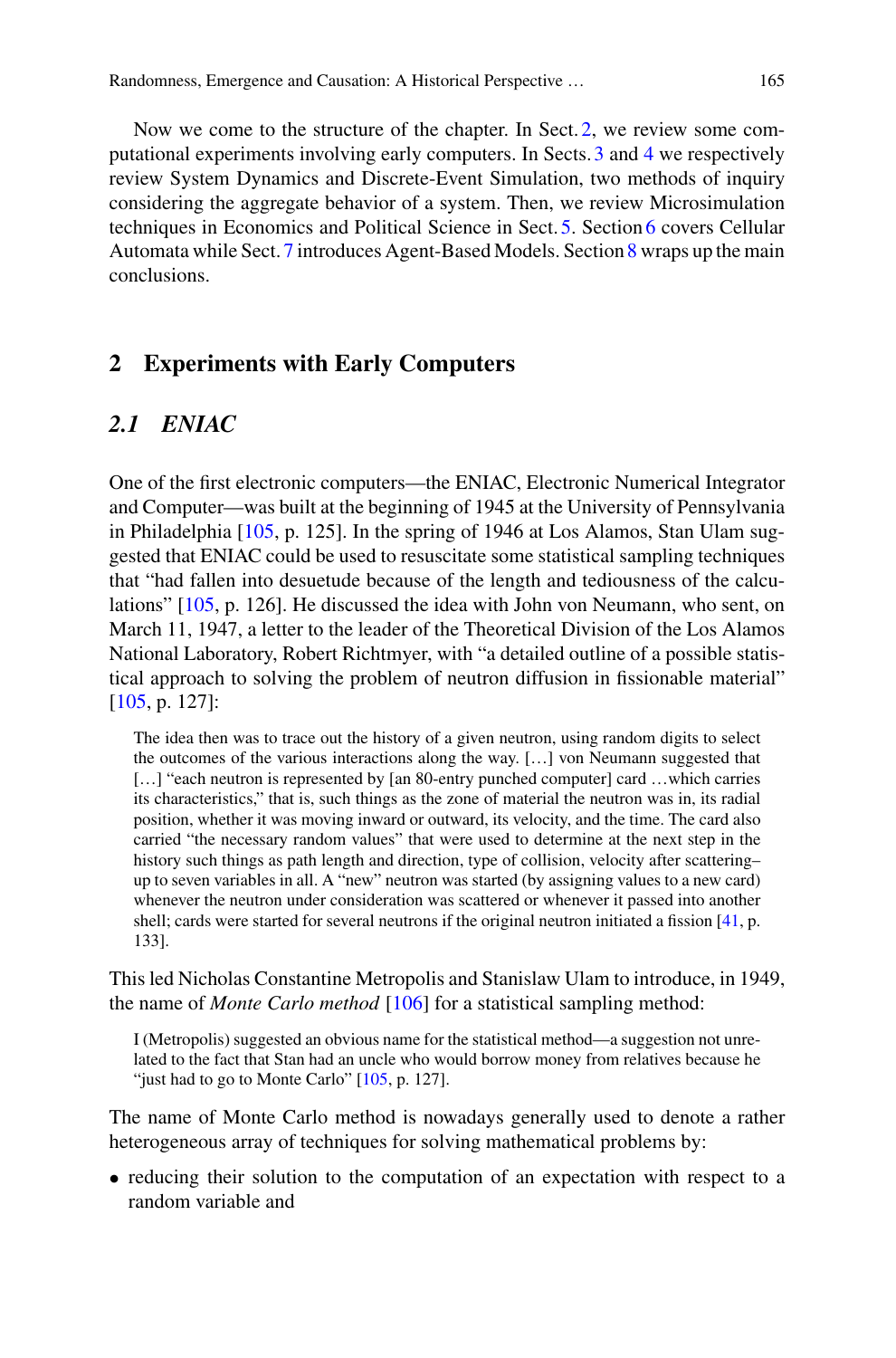• approximating this expectation with the empirical average based on a sample of realizations of the random variable.

The simplest example is the integration of a function on a bounded domain.

**Example 1** (*Monte Carlo integration*) The aim is to compute the integral of a function *f* defined on a bounded domain that we identify, without loss of generality, with the unit interval [0, 1]. The integral is  $\int_0^1 f(x) dx$ . A solution is to remark that a random variable *X* uniformly distributed over the interval [0*,* 1] has probability density function 1, so that  $\int_0^1 f(x) dx = \mathbb{E} f(X)$ . This means that, if we have a sample  $\{x_1, \ldots, x_n\}$  of realizations from *X*, we can approximate  $\int_0^1 f(x) dx = \mathbb{E} f(X)$ through  $\frac{1}{n} \sum_{i=1}^{n} f(x_i)$ .

Modern statistical sampling methods largely predate the Monte Carlo method.

**Example 2** (*Buffon's needle*) An often-misquoted antecedent is Buffon's needle, a mathematical problem requiring to compute the probability that a needle of length  $\ell$ , randomly cast on a floor with equally-spaced parallel lines at a distance  $d$ , lands on a line. The problem was presented by Buffon in 1733 at the Académie Royale des Sciences of Paris (see [\[16](#page-26-1)], where the problem is presented but not solved). A solution was described in [\[17,](#page-26-2) pp. 100–105] (see also [\[30,](#page-26-3) pp. 359–360]). The original aim of Buffon was to look for an explicit solution. The probability itself is  $2\ell/\pi d$  (when  $\ell \leq d$ ) and this explains why several authors have performed the experiment repeatedly to provide, through an empirical approximation to the probability, an approximation to  $\pi$ . Despite the problem lends itself to a sampling solution, there is no evidence that Buffon ever tried to do that. Notwithstanding this, many authors (among which, e.g., [\[95,](#page-29-1) p. 120]) have written that Buffon proposed a sampling solution: what probably has misled them is the fact that [\[33\]](#page-27-4) and [\[34](#page-27-5), pp. 170–171] presented the needle problem together with another problem that Buffon studied with 2048 trials (this is confirmed by the fact that [\[95,](#page-29-1) p. 120] states that Buffon tried 2048 tosses in the needle problem). Other authors (see [\[142,](#page-31-0) p. 117]) have attributed the sampling solution to [\[30,](#page-26-3) p. 360]: despite Laplace is indeed talking about the limit for a large number of draws, he is probably making a reference to a frequentist argument rather than to a real sampling solution to the problem. However, the discussion in [\[33\]](#page-27-4) (reprinted in [\[34,](#page-27-5) pp. 170–171] and [\[83](#page-29-2)]) suggests that the sampling approximation of  $\pi$  through Buffon's needle was in use as early as 1855. A search of the literature leads to an even older example, namely [\[159](#page-32-0)] (see also [\[127](#page-30-1)]).

#### *2.2 Intermezzo*

As no computer-based method for building random numbers was (and still is) known, John von Neumann went on to study algorithms to generate *pseudo-random numbers*, i.e. numbers with characteristics similar to those of random numbers. A famous but somewhat trite quotation is: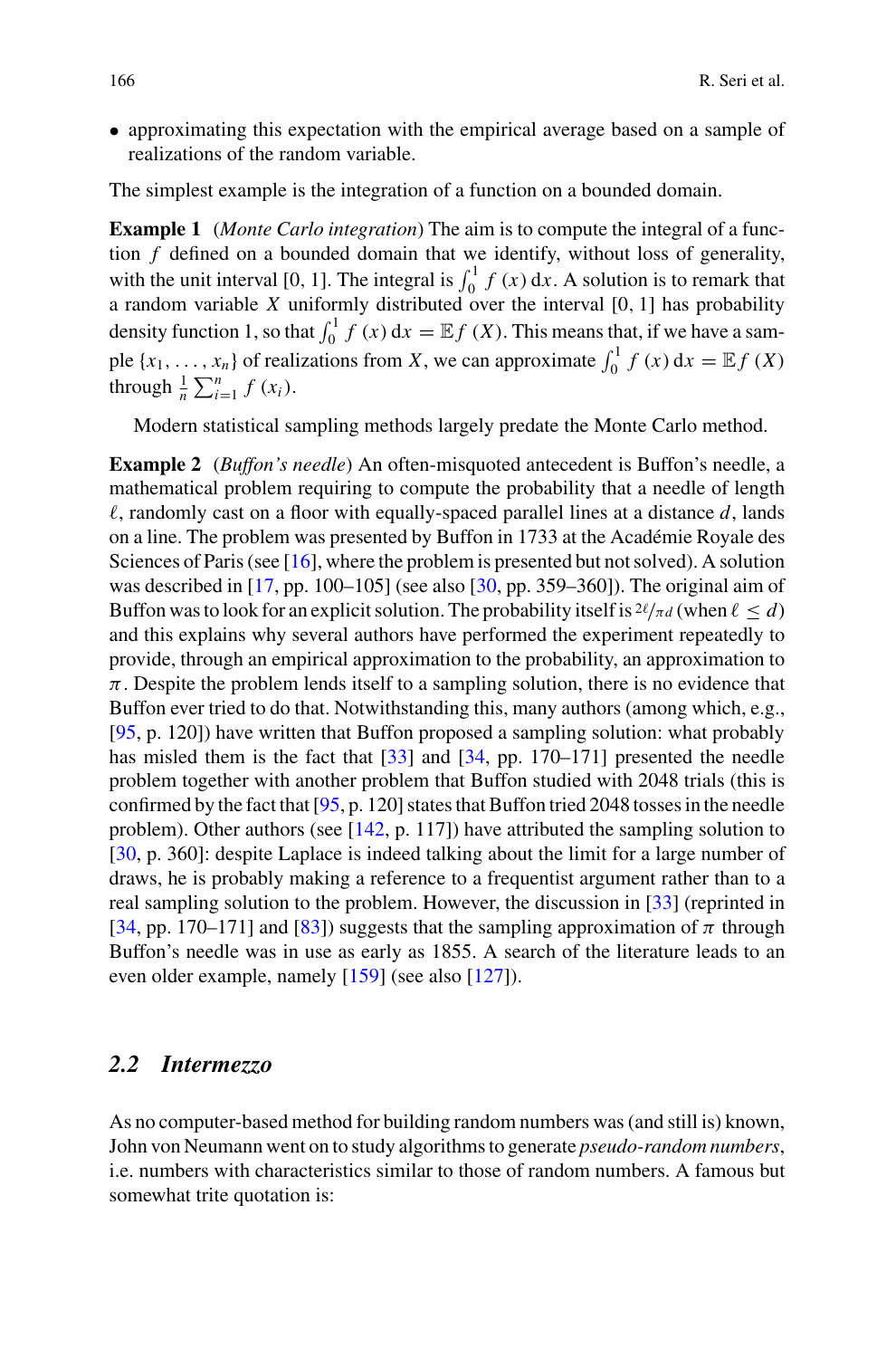Any one who considers arithmetical methods of producing random digits is, of course, in a state of sin. For, as has been pointed out several times, there is no such thing as a random number—there are only methods to produce random numbers, and a strict arithmetic procedure of course is not such a method [\[154](#page-31-1), p. 36].

The interpretation that is generally given to this sentence is inaccurate. Von Neumann was not being skeptical, as often interpreted, of the usefulness of pseudorandom numbers. He was just suggesting that "'cooking recipes' for making digits [...] probably [...] can not be justified, but should merely be judged by their results" [\[154,](#page-31-1) p. 36]. This is the main way in which *random-number generators*(*RNG*, though a better name would be *pseudo-random-number generators*, *PRNG*) are evaluated today, through batteries of statistical tests in which their behavior is compared with the theoretical behavior of true random numbers (e.g.,  $[15, 100]$  $[15, 100]$  $[15, 100]$ ). As computer simulation was, at that time, very difficult, random digits were collected in publications among which the famous *A Million Random Digits with 100,000 Normal Deviates*  $[27]$ , published in 1955.

However, even before and around the construction of ENIAC several computational experiments were being performed using analog computers, and they often used random numbers too.

### *2.3 FERMIAC*

In the 1930s, when he was still in Rome, Enrico Fermi was studying neutron transport: when a neutron (a sub-atomic particle) passes through matter, it can interact with other particles, or it cannot. However, the aggregate behavior of neutrons seemed out of reach. Fermi assumed that each neutron was like an agent whose behavior was dictated by the sampling of some random numbers. He then computed the aggregate results for a large numbers of neutrons on a mechanical calculator:

Fermi had invented, but of course not named, the present Monte Carlo method when he was studying the moderation of neutrons in Rome [\[138](#page-31-2), p. 221].

According to his student Emilio Segrè (see [\[105,](#page-29-0) p. 128]), Fermi kept the technique secret and used it to solve several problems. His colleagues were often astonished by the precision of his computations. These back-of-the-envelope calculations contributed to create the myth of so-called *Fermi estimates*.

In the late 1947 the ENIAC (see Sect. [2.1\)](#page-2-1) was moved at the Ballistics Research Laboratory in Maryland. During the inactivity of the ENIAC, Fermi built an analog simulator of neutron transport, called the FERMIAC (a pun on ENIAC; an image can be found in [\[105](#page-29-0), p. 129]). In the FERMIAC, neutrons were modelled as agents in a planar region, whose behavior was affected when a material boundary was crossed.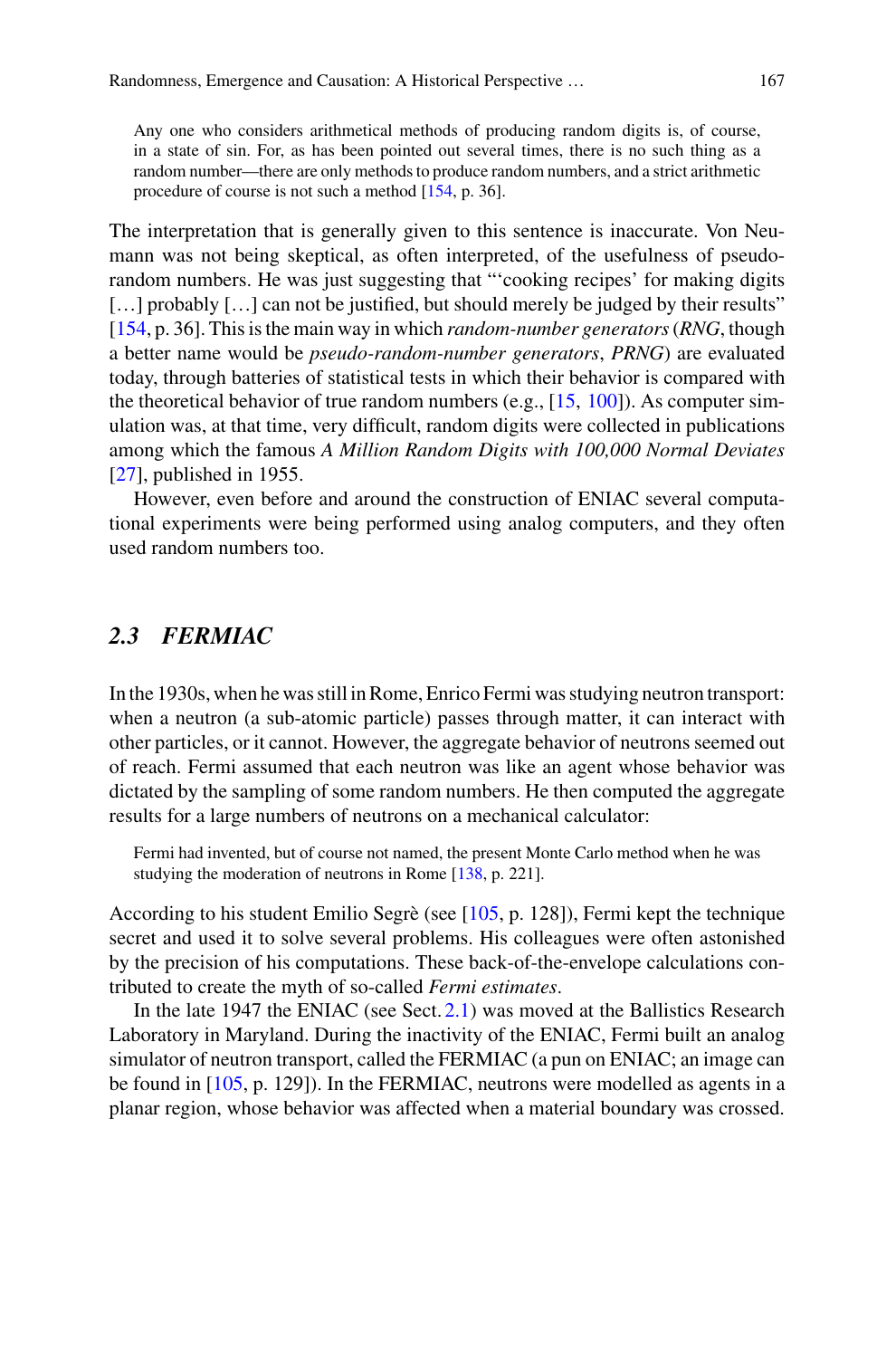### *2.4 MONIAC*

In 1949, at the London School of Economics (LSE), Bill Phillips (Alban William Housego "A. W." "Bill" Phillips, who later introduced the Phillips curve) built an hydraulic machine called *Monetary National Income Analog Computer* or *MONIAC* (see  $[116]$ ). The name was a pun on "money" and "ENIAC". It was a system of tanks and valves through which water flowed, in a simulation of money circulation in the UK economy. The example of the MONIAC looks very distant from the ones we will see below, but it contains the features outlined above: here the tanks are the objects; the valves are the relations connecting the objects.

Both the FERMIAC and the MONIAC were examples of *analog* or *analogue computers*, i.e. machines using physical (electrical, mechanical, or hydraulic) phenomena expressed in terms of variables measured on a continuous scale to model a phenomenon. Analog computers were very common when no other computing method was available. The difference with respect to digital computers is that the latter use information stored in discrete form: the earliest digital computers were *program-controlled*, i.e. they were programmed by modifying the physical structure (plugs, wires, etc.) of the machine; modern computers are *stored-program*, as the program is stored in memory, without hardware modifications.

#### <span id="page-5-0"></span>**3 System Dynamics**

*System dynamics* (*SD*) is an approach to the dynamical study of systems composed of objects in interaction. The idea of SD is to model the change over time of some quantities through feedback loops, accumulation of flows into stocks, and identification of inflows and outflows. The system is generally represented first graphically as a diagram and then mathematically as a system of differential (or difference) equations, that are then solved numerically by a computer program. Its central insight is the fact that the structure connecting the components is sometimes more important than the components themselves in determining the behavior of the system. It was founded, as a branch of *systems theory* [\[149\]](#page-31-3), by Jay Wright Forrester in the 1950s (see, e.g., [\[53\]](#page-27-6) or the historical accounts in [\[55](#page-27-7), [81](#page-29-4)]). At the beginning, SD was developed to analyze complex business problems, in connection to the author's position at the MIT Sloan School of Management. It has been applied to several problems ever since. SD goes through a series of steps to transform a verbal description of the phenomenon under scrutiny into a mathematical model (see, for example, [\[144\]](#page-31-4) for a worked-out example on new product adoption).

**Example 3** (*Lotka-Volterra Model*) An early example of a system of differential equations in which the elements appearing in the system can be interpreted as feedback loops is the Lotka–Volterra Model (LVM), developed by Lotka [\[90](#page-29-5), [91,](#page-29-6) pp. 92–94] and Volterra [\[151,](#page-31-5) [152\]](#page-31-6) in their seminal work. The LVM is a predator-prey model describing the dynamics of two species—i.e. predators and preys—interacting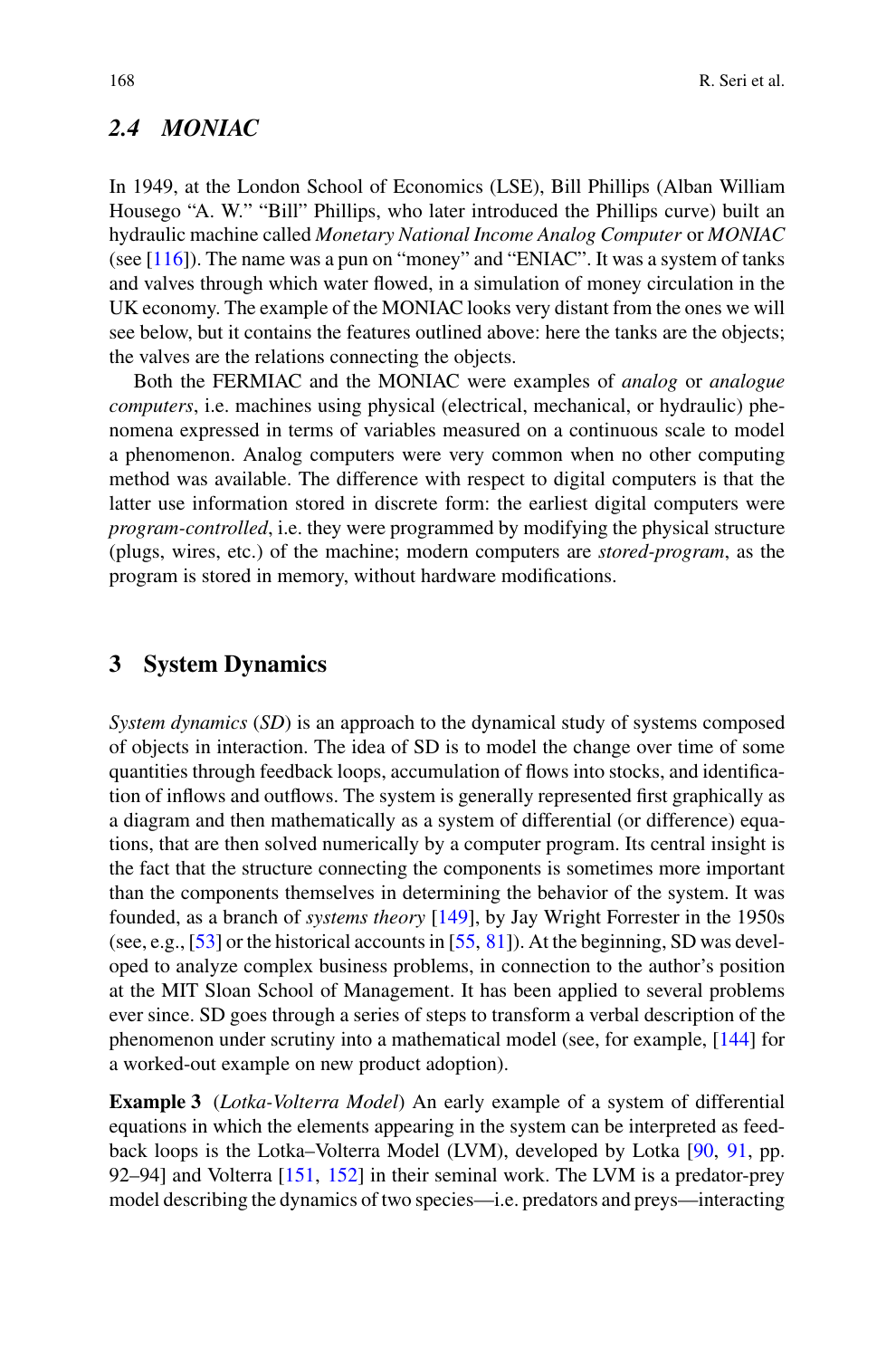

<span id="page-6-1"></span>**Fig. 1** Population densities of the two species in the Lotka–Volterra model (predator in grey, prey in black)

in an ecological environment. The presence of feedback loops is made clear both by Lotka (see the graphical representation in [\[90,](#page-29-5) pp. 4[1](#page-6-0)1–412]) and by Volterra:<sup>1</sup> "conviene […] di schematizzare il fenomeno isolando le azioni che si vogliono esaminare e supponendole funzionare da sole, trascurando le altre" [\[152](#page-31-6), p. 31]. A SD approach is in [\[36](#page-27-8)], while the final behavior of the system is illustrated in Fig. [1.](#page-6-1)

**Example 4** (*The Limits to Growth*) The Club of Rome is a think tank founded in 1968 in Rome as "an informal association of independent leading personalities from politics, business and science, men and women who are long-term thinkers interested in contributing in a systemic interdisciplinary and holistic manner to a better world." Their 1972 book *The Limits to Growth* [\[104](#page-29-7)] used SD to study the world economy and population, and raised considerable interest and concern about their sustainability.

**Example 5** (*The Lorenz system*) In 1963, Edward Norton Lorenz studied atmospheric convection through differential equations (see [\[89](#page-29-8)]). He realized that a small change in the initial conditions could have long-term effects on the behavior of the system. The idea is to take two starting points on two nearby trajectories: moving along them, they will eventually diverge. Similar insights had already been advanced

<span id="page-6-0"></span> $<sup>1</sup>$  In English, "it is more effective [...] to schematize the phenomenon by isolating the actions that</sup> one wants to examine and assuming they behave independently, irrespectively of the others" (our translation).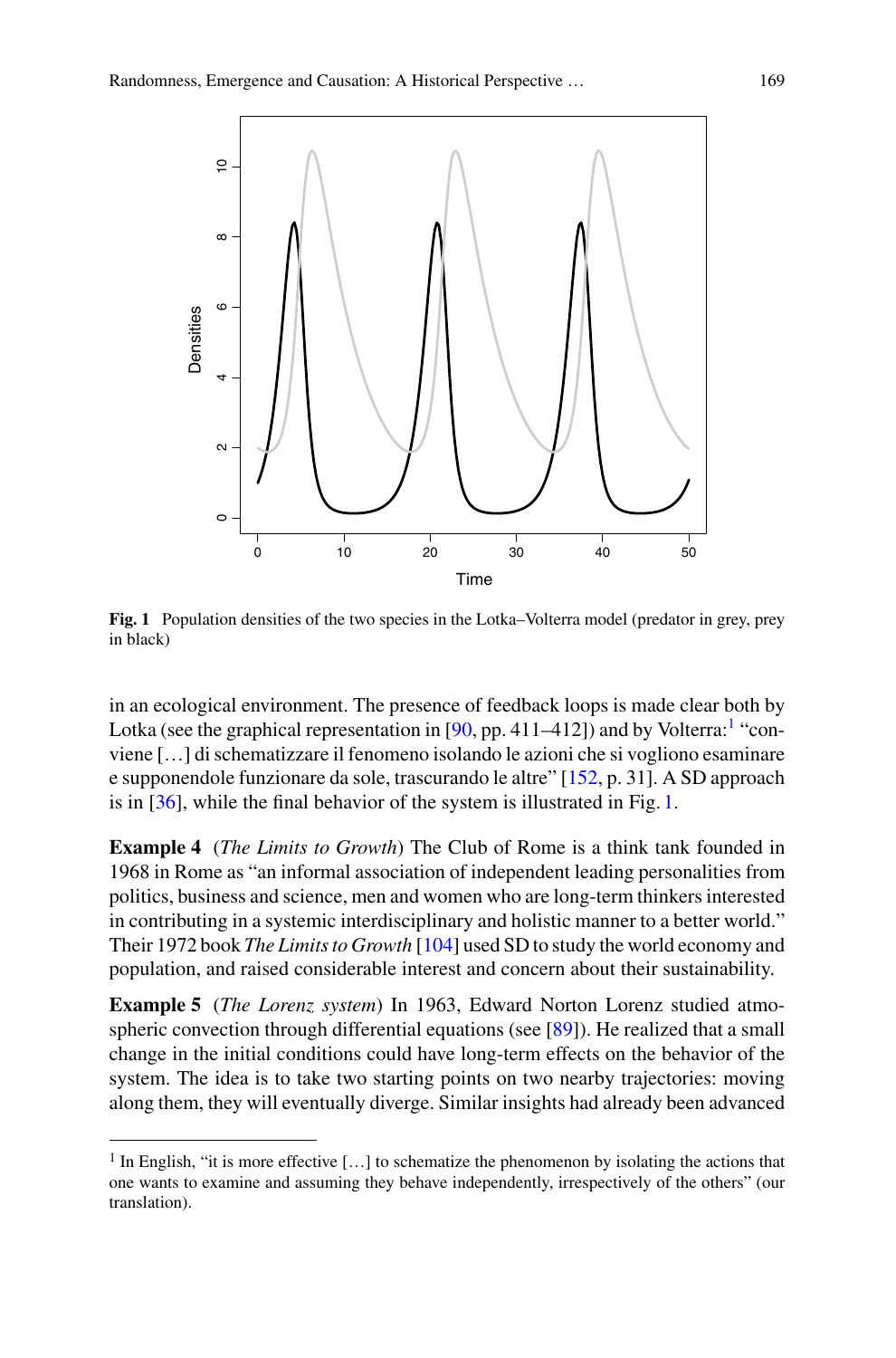by Henri Poincaré in 1890 while studying the three-body problem and by Jacques Hadamard while studying motion on surfaces of negative curvature, but had little impact on the literature. Lorenz's discovery, instead, sparked a small revolution. It led to the identification of so-called *deterministic chaos, chaos theory* or, simply, *chaos*, i.e. sensitivity to initial conditions in deterministic systems (often called *dynamical systems*). Lorenz coined the term *butterfly effect* for this phenomenon. An oft-quoted sentence is taken from the title of Lorenz's talk at the 139th meeting of the American Association for the Advancement of Science in 1972: "Does the flap of a butterfly's wings in Brazil set off a tornado in Texas?"

Instances of chaos in models from several domains, and SD among them, were described. As an example, in 1986, Erik Mosekilde and Javier Aracil received the Jay W. Forrester Award for their work on chaos in SD.

**Example 6** (*A Sound of Thunder*) In the June 28, 1952, issue of Collier's magazine, a science fiction short story by Ray Bradbury was published under the title *A Sound of Thunder* [\[13](#page-26-6)]. It described a time travel into the past whose impact on the future goes awry because of a butterfly (no spoilers). This story is sometimes miscredited with the origin of the name butterfly effect but, despite being a wonderful example of the very concept, it had no bearing on its development.

#### *3.1 Intermezzo*

While chaos is extremely important from a theoretical point of view, its relevance in real examples is difficult to work out:

An essential point made by Poincaré is that *chance* and *determinism* are reconciled by longterm unpredictability. Here it is, in one crisp sentence: *A very small cause, which escapes us, determines a considerable effect which we cannot ignore, and we then say that this effect is due to chance* [\[130,](#page-30-3) p. 48; emphasis in the original].

The problem with chaos is that the dependence on the initial conditions makes difficult to forecast the future of the system, as initial conditions are always observed with a small error. This is why chaotic dynamical systems may be modelled as *stochastic processes*: [2](#page-7-0)

En dernière analyse, le hasard réside donc […] dans l'œil de l'observateur. [\[43,](#page-27-9) p. 14]

For us, what matters most is that chaos is a property of the system that is not shared by its components when considered in isolation. Properties like this are called *emergent*:

The ability to reduce everything to simple fundamental laws does not imply the ability to start from those laws and reconstruct the universe. […] The constructionist hypothesis breaks down when confronted with the twin difficulties of scale and complexity. […A]t each level of complexity entirely new properties appear. […] Psychology is not applied biology, nor is biology applied chemistry. […T]he whole becomes not only more than but very different from the sum of its parts. [\[3,](#page-26-7) pp. 393–395]

<span id="page-7-0"></span> $2 \text{ In English: "So, in the end chance lies } [...]$  in the eye of the observer" [\[44](#page-27-10), p. 4].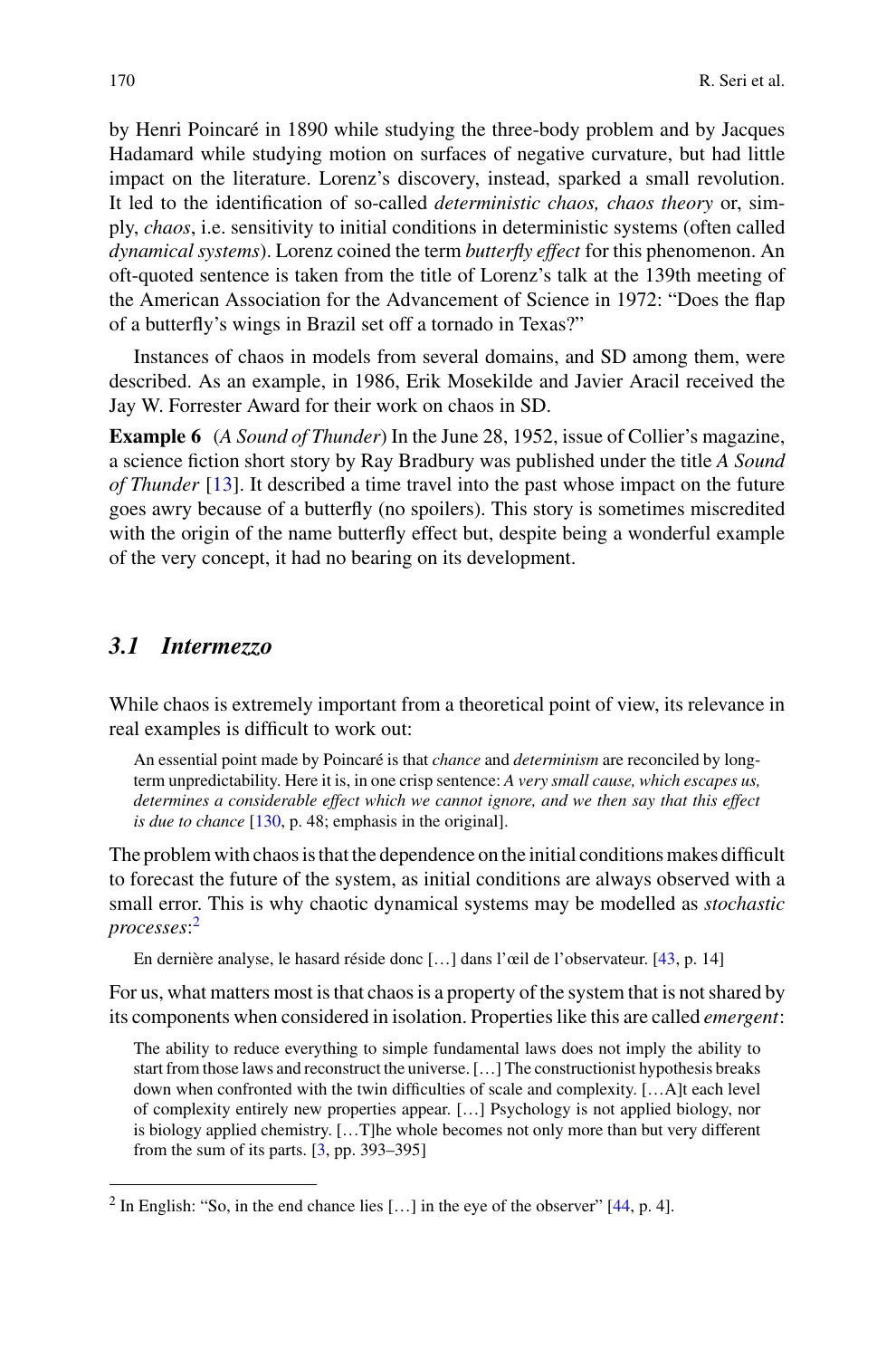Emergent properties arise when the system as a whole displays a behavior that is not explicit in its single components. As put forth in [\[3](#page-26-7)], a system of interacting quantities/agents is not only more than the sum of its components, it is different from their sum. We will see below some examples of *emergence* (some authors use *supervenience* for a related concept).

For the moment we review some of the history of the concept. As remarked in [\[79,](#page-28-1)] p. 49], one of the first disciplines to embrace emergence as its central phenomenon was Economics, through the work of Adam Smith:<sup>3</sup>

[E]very individual […] neither intends to promote the publick interest, nor knows how much he is promoting it. […H]e intends only his own gain, and he is in this, as in many other cases, led by an invisible hand to promote an end which was no part of his intention. […] By pursuing his own interest he frequently promotes that of the society more effectually than when he really intends to promote it.  $[141, p. 35]$  $[141, p. 35]$ 

The philosopher John Stuart Mill wrote, when dealing with failures of the principle of the Composition of Forces:

The chemical combination of two substances produces, as is well known, a third substance with properties entirely different from those of either of the two substances separately, or of both of them taken together. Not a trace of the properties of hydrogen or of oxygen is observable in those of their compound, water. […W]e are not, at least in the present state of our knowledge, able to foresee what result will follow from any new combination, until we have tried it by specific experiment. [\[107](#page-30-4), pp. 426–427]

The metaphor of water was a recurrent one in the work of early emergentists [\[12,](#page-26-8) p. 37]. In Biology, Thomas Henry Huxley, in the book [\[71,](#page-28-2) pp. 16–17], introduced the idea that "there is no sort of parity between the properties of the components and the properties of the resultant": he used the "aquosity" of the oxide of hydrogen (i.e. water) as a comparison for the "vitality" of living systems, and he admonished that those who say that "the properties of water may be properly said to result from the nature and disposition of its component molecules" are "placing [their] feet on the first rung of a ladder which, in most people's estimation, is the reverse of Jacob's, and leads to the antipodes of heaven." Another oft-quoted antecedent involving a different discipline is the recognition by the French sociologist Émile Durkheim that social facts cannot be reduced to the agents that are involved in them:<sup>4</sup>

<span id="page-8-0"></span><sup>&</sup>lt;sup>3</sup> The sentence is often misquoted replacing the obsolete "publick" with the more modern "public".

<span id="page-8-1"></span><sup>4</sup> The article containing this quotation became the Préface of the second edition of *Les Règles de la méthode sociologique* [\[39](#page-27-11)], and is generally quoted as such (despite the article is antecedent); the sentence is not in the first, 1895, edition. In English:

The solidity of bronze lies neither in the copper, nor in the tin, nor in the lead which have been used to form it, which are all soft or malleable bodies. The solidity arises from the mixing of the two. The liquidity of water, its nutritive and other properties, are not in the two gases of which it is composed, but in the complex substance they form by coming together. [...Social facts] reside in the society itself that produces them and not in its parts, namely, its members. [\[40](#page-27-12), pp. 39–40]

It is difficult to say whether Durkheim was aware of Huxley's example, but he was surely well acquainted with the work of Huxley's friend, Herbert Spencer (see [\[45\]](#page-27-13)), on social organisms. By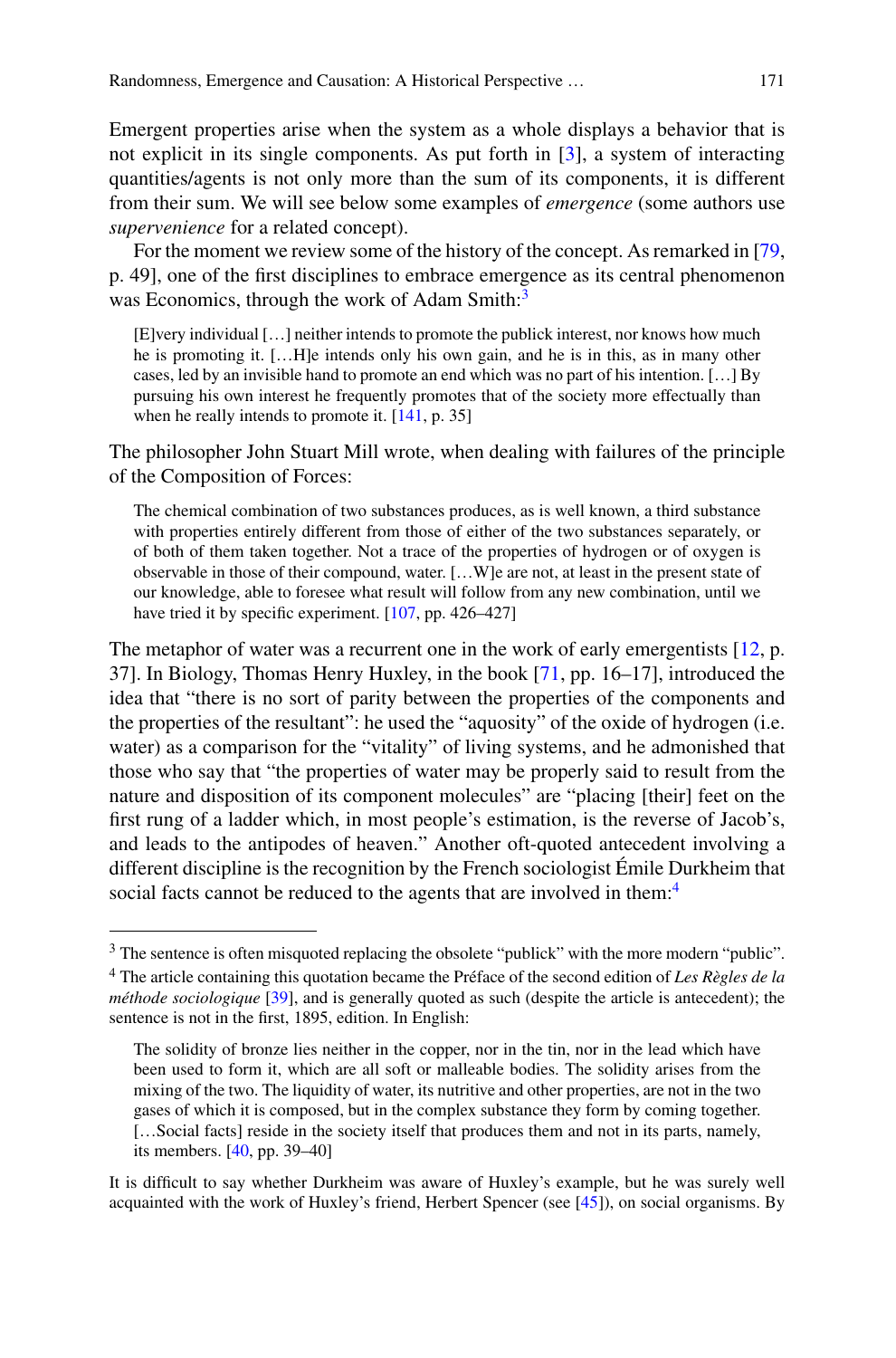La dureté du bronze n'est ni dans le cuivre ni dans l'étain ni dans le plomb qui ont servi à le former et qui sont des corps mous ou flexibles; elle est dans leur mélange. La fluidité de l'eau, ses propriétés alimentaires et autres ne sont pas dans les deux gaz dont elle est composée, mais dans la substance complexe qu'ils forment par leur association. […Les faits sociaux] résident dans la société même qui les produit, et non dans ses parties, c'est-à-dire dans ses membres. [\[38](#page-27-14), p. 9]

Several other historical examples are in [\[102,](#page-29-9) pp. 63–64, 863]; outside Biology, the economist Elinor Ostrom quoted this book [\[120,](#page-30-5) p. 44] as one of her major sources of inspiration.[5](#page-9-1)

# <span id="page-9-0"></span>**4 Discrete-Event Simulation**

*Discrete-Event Simulation* (*DES*) is a kind of simulation developed in the 1950s that:

utilizes a mathematical/logical model of a physical system that portrays state changes at precise points in simulated time. Both the nature of the state change and the time at which the change occurs mandate precise description. Customers waiting for service, the management of parts inventories, or military combat are typical application domains for discrete event simulation. [\[115](#page-30-6), p. 370] or [\[114](#page-30-7), p. 149]

Strictly speaking, the name DES denotes (almost) any simulation taking place in discrete time, but this has several consequences on how it is performed. The system has finitely many components, with finitely many states. These components interact through events having no duration. In general, the state of the system is described by a *state variable*.

**Example 7** (*Queueing Systems*) The most classical example of a DES is a queue. As an example, individuals from a *calling population* arrive at random times in front of one or more *servers*, servicing them in *FIFO* (*first in first out*) order with random serving times; if all servers are busy, a *waiting line* creates and its length is the state variable. Several queueing systems are easily solvable, others are not, and require simulation to be solved. An example may be found in [\[6,](#page-26-9) Sect. 2.1]: the random values for the arrival and service times are collected in tables, and the number of customers in the system can be obtained combining these values through the rules of behavior of the queue.

the way, the metaphor of water is used in [\[45,](#page-27-13) p. 96] to describe the shorthand system developed by William George Spencer, Herbert Spencer's father.

<span id="page-9-1"></span><sup>5</sup> These pages by Mayr contain some mistakes. First, the book of Lloyd Morgan cited by Mayr is probably the one from 1923 [\[111\]](#page-30-8), not from 1894, as emergence starts appearing in his work from 1912 (see [\[12,](#page-26-8) p. 59]). Second, the quotation just after that is not by Morgan but is taken from the book [\[121](#page-30-9), p. 72] where it is used to illustrate the reasoning in [\[112](#page-30-10), p. 59].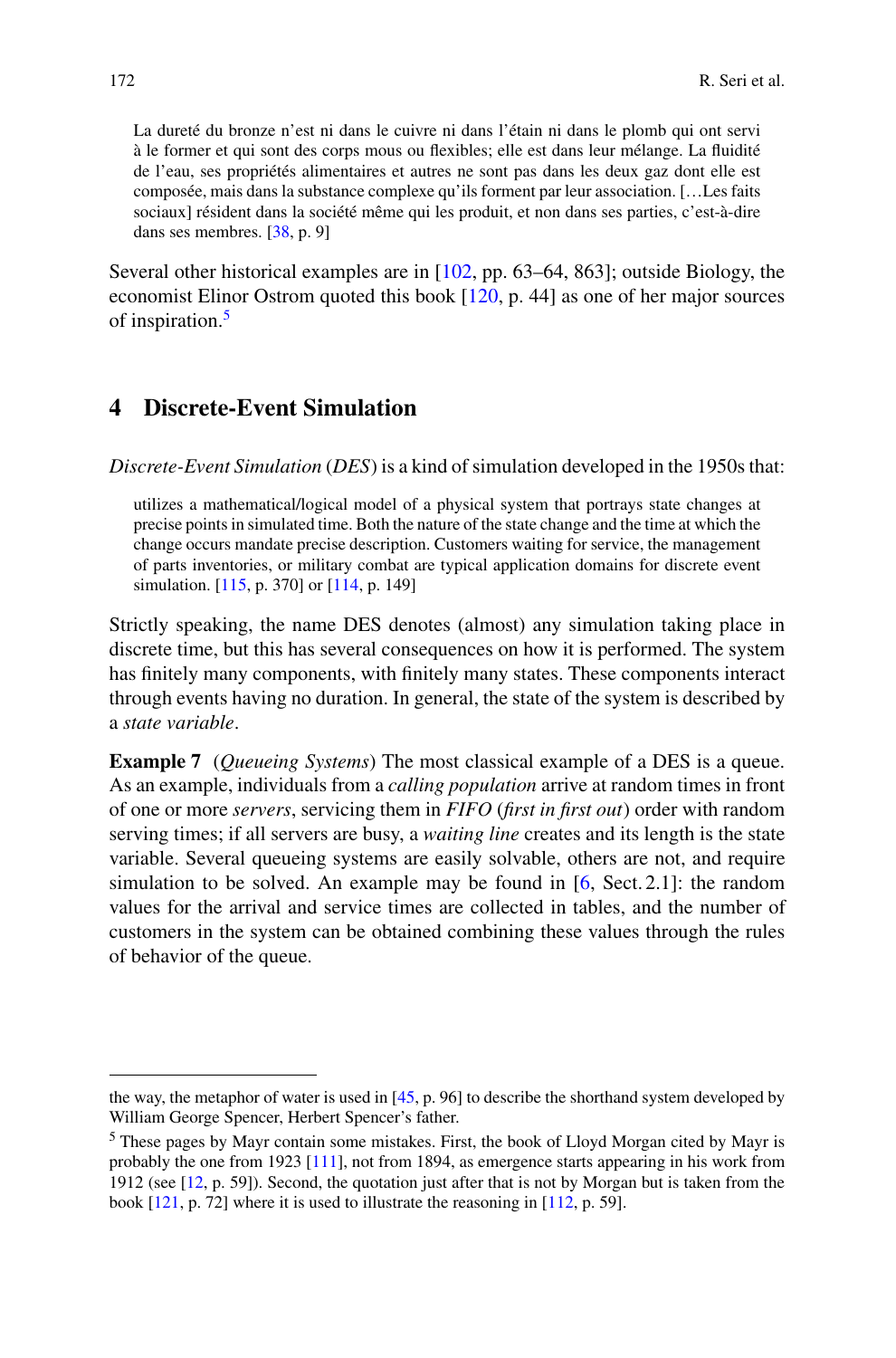# <span id="page-10-0"></span>**5 Microsimulation**

# <span id="page-10-2"></span>*5.1 Microsimulation in Economics*

*Microsimulation* was introduced in 1957 by Guy Henderson Orcutt in [\[119](#page-30-11)]. Here is a definition adapted from the one provided by the International Microsimulation Association:

Microsimulation refers to a wide variety of modeling techniques that operate at the level of individual units (such as persons, firms, or vehicles), with rules applied to simulate changes in state or behavior. These rules may be deterministic or stochastic, with the result being an estimate of the outcomes of applying these rules, possibly over many steps involving many interactions. These estimates are also at the micro level, allowing analysis of the distribution of the outcomes and changes to them, as well as the calculation of any relevant aggregate. [\[48,](#page-27-15) p. 2142]

Microsimulation bears resemblances with agent-based modelling (see Sect. [7\)](#page-16-0) but they "have remained very distinct fields in the literature with microsimulation methods drawing heavily on micro-data" [\[48,](#page-27-15) p. 2142]. The reliance on micro-data for the construction of rules of behavior—that is generally considered a positive, when not the defining feature, of this method—has somewhat limited the scope of application of microsimulation to situations in which these data are available.

# *5.2 Intermezzo*

What is missing from Microsimulation can be illustrated using the so-called *Coleman's boat* reproduced in Figs. [2](#page-10-1) and [3.](#page-11-0)

The simplest form of this diagram (see [\[24,](#page-26-10) pp. 8 or 10]) is shown in Fig. [2.](#page-10-1) It illustrates the causal paths between micro- and macro-level phenomena: a macrolevel cause influences agents at a micro-level and this in turn influences the macro-



<span id="page-10-1"></span>**Fig. 2** Coleman's boat as represented in [\[24,](#page-26-10) pp. 8 or 10]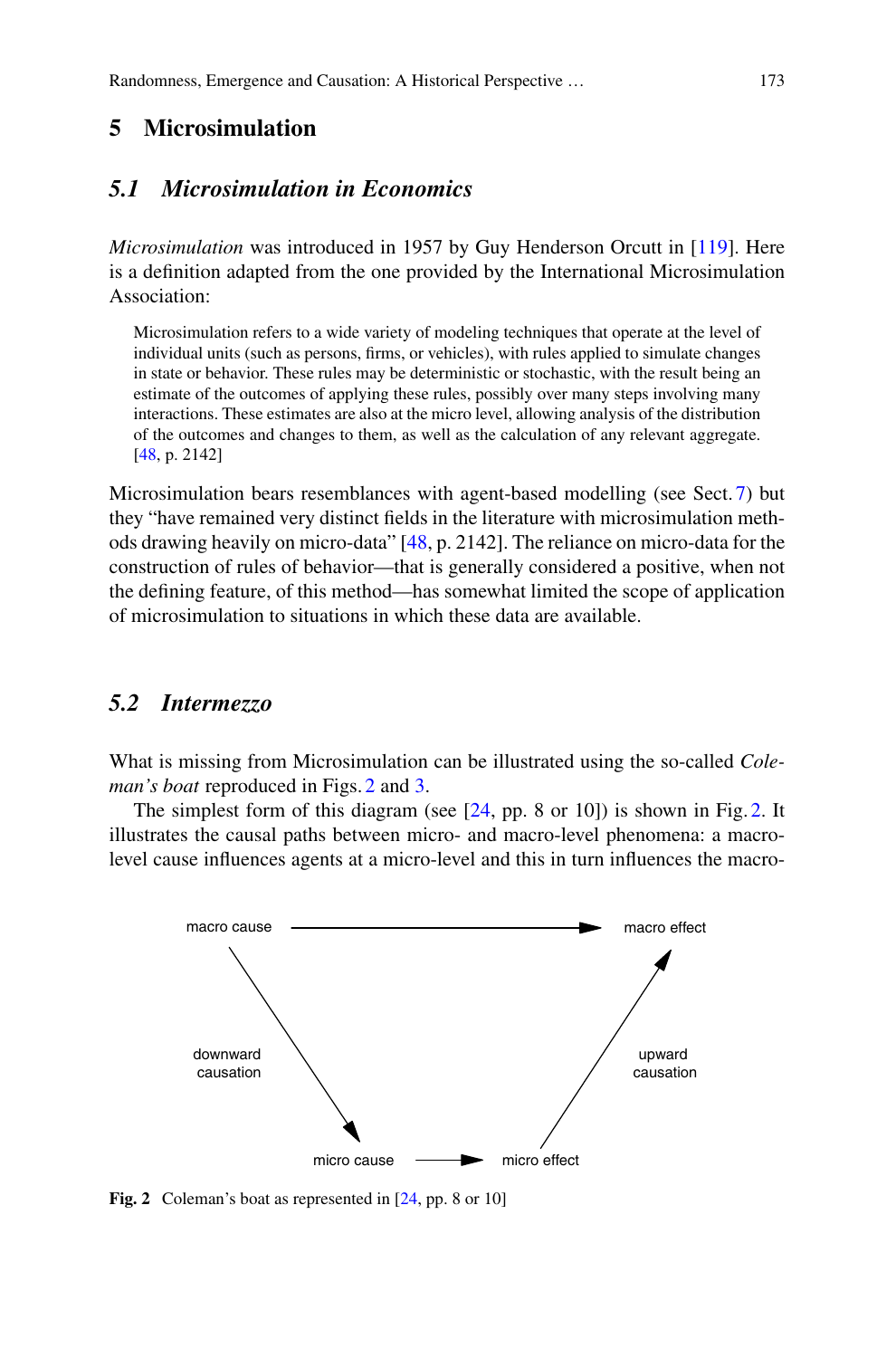

<span id="page-11-0"></span>Fig. 3 Coleman's boat as represented in [\[65,](#page-28-3) p. 59]

level. Here, "the macro level is an abstraction, nevertheless an important one" [\[24,](#page-26-10) p. 12]. A slightly different representation, from [\[65,](#page-28-3) p. 59], is in Fig. [3.](#page-11-0) The grey area represents the macro level, while the white one represents the micro level. Applications to simulation methods are in [\[146](#page-31-8), p. 35], [\[65,](#page-28-3) p. 59] and [\[66\]](#page-28-4).

Before turning to the explanation of these graphs, we remark that some authors (see [\[18,](#page-26-11) p. 454] and [\[98,](#page-29-10) p. 42]) prefer to refer to this representation as a *Boudon-Coleman diagram* (see [\[126\]](#page-30-12) for a study of the antecedents of Coleman's boat) while others present modifications of the boat without an upper macro-macro path [\[23,](#page-26-12) p. 1322].

The mechanisms "by which social structures constrain individuals' action and cultural environments shape their desires and beliefs" [\[65](#page-28-3), p. 59] represented by path 1 are called *situational*. They represent *downward causation*. *Action-formation* mechanisms (path 2) "[link] individuals' desires, beliefs, etc., to their actions" [\[65](#page-28-3), p. 59]. The mechanisms "by which individuals, through their actions and interactions, generate various intended and unintended social outcomes" [\[65](#page-28-3), p. 59] are called *transformational* (path 3). They represent *upward causation*. Path 4 does not represent causality as "explanations that simply relate macro properties to each other [...] are unsatisfactory" [\[65,](#page-28-3) p. 59]. One can iterate the "boat" over time: at each step of the simulation, there is an upward causation path from the agents towards the macro-level, and a downward causation path from the macro-level to the behavior of the agents.

The link of emergence with Coleman's boat is that emergent phenomena can generally be identified with macro behaviors induced by the mechanisms taking place in the bilges of the boat. Transformational mechanisms are especially relevant as they are the final step through which upward causation generates emergent phenomena. It is no surprise, therefore, that simulation methods built from the characteristics of the single agents may be better at modeling emergence (see [\[140](#page-31-9), p. 230]).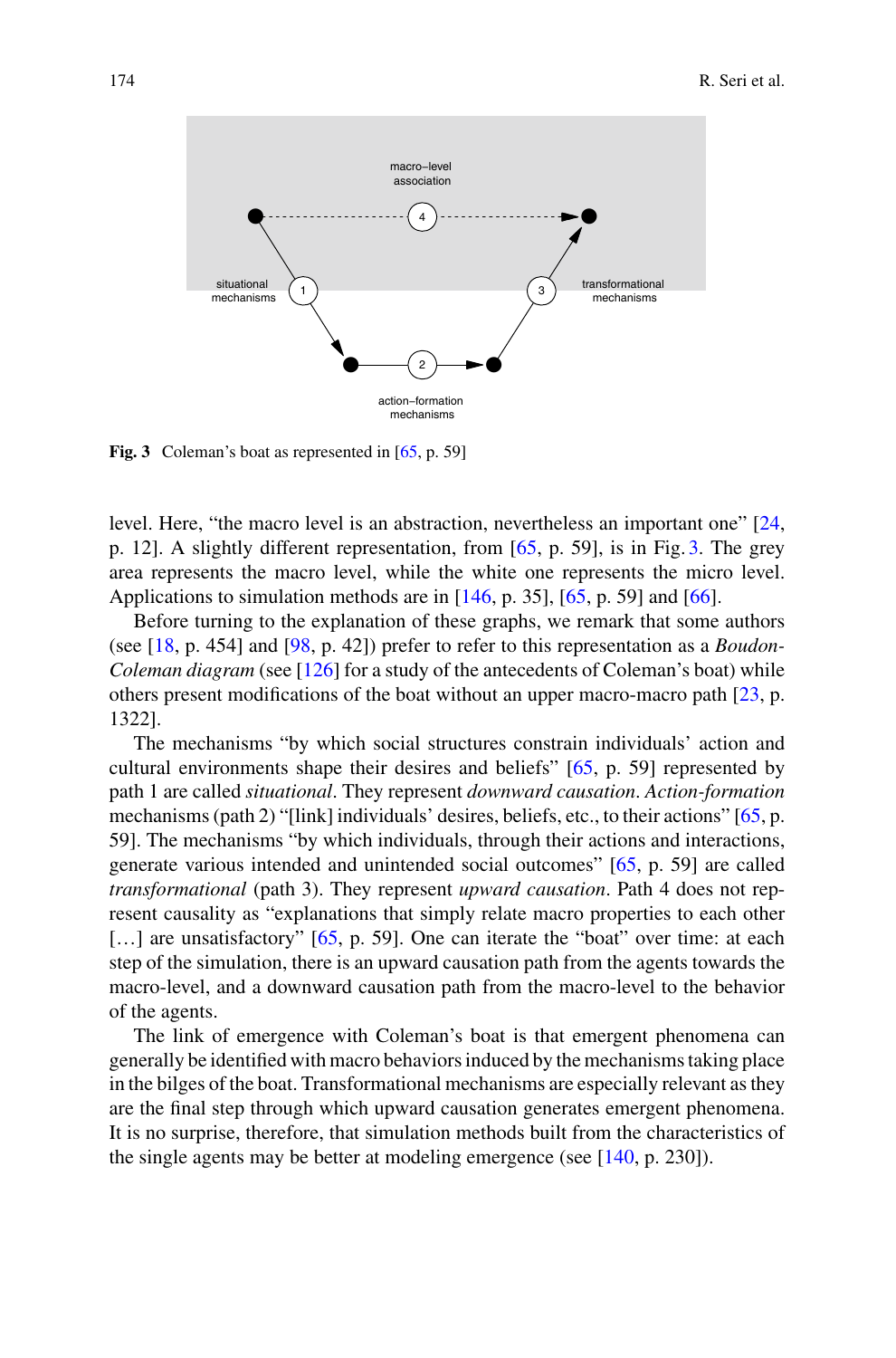Now, returning to Microsimulation, Economics has at least two mechanisms of individual market coordination that are coherent with both upward and downward causation: *general equilibrium* and *partial equilibrium*. The former takes place when equilibrium between demand and supply is achieved on all markets inside an economy at the same time, and changes in one market affect all other markets. The latter happens when one market is considered in isolation and is supposed not to affect the other markets. Both mechanisms predict that individuals, without coordination but only through *tâtonnement*, select prices achieving a macro-level equilibrium characterized by *market clearing*—i.e. full allocation of goods in any market of the economy. As individuals face these prices, this constitutes a source of downward causation, from the macro level to the micro one. But the application of partial and general equilibria in simulated models has two problems. First, it is not credible that these concepts of equilibrium hold exactly true, as perfect market clearing seems to be the exception rather than the norm. Second, in models representing a proper subset of the economy, it is difficult to imagine quantitative mechanisms of downward causation.

Coleman's boat can also be useful to classify simulation models. Indeed, some authors [\[58,](#page-28-5) [92](#page-29-11)] identify three categories of models:

- Macrosimulations (e.g., System Dynamics, see Sect. [3,](#page-5-0) Discrete-Event Simulation, see Sect. [4\)](#page-9-0) focus on an aggregate level and operate at the level of the deck of Coleman's boat;
- Microsimulations (e.g., Microsimulation, see Sect. [5.1,](#page-10-2) Simulation of Voting Behavior, see Sect. [5.3\)](#page-12-0) focus at the individual level and take place in the bilges of Coleman's boat;
- the third category is composed of models in which there is an iteration between the two levels. These are identified with so-called Agent-Based Models (see Sect. [7\)](#page-16-0).

# <span id="page-12-0"></span>*5.3 Early Simulation of Voting Behavior*

Some models similar to economic Microsimulations can be found in the early literature on simulation of voting behavior. We include these models in this review because of their accent on agents' heterogeneity.

Pool and Abelson [\[122](#page-30-13)] presented a model they had developed for the Democratic Party in the 1960 US presidential campaign, the so-called Simulmatics project. The original model used the positions of 480 types of voters (that were consolidated to 15 in the published paper) on 52 issues. The data for the model were based on over 100,000 interviews in polls collected over 10 years by polling firms. The researchers advised Kennedy that he would benefit from taking a strong stance in favor of civil rights and from openly dealing with his Catholic religious beliefs. The paper was so influential that in 1964 Eugene Leonard Burdick, a political scientist and novelist, wrote a novel, called *The 480* (see [\[19](#page-26-13)]), criticizing the fact that the use of computer models made easy to choose strategies to maximize votes and manipulate electors.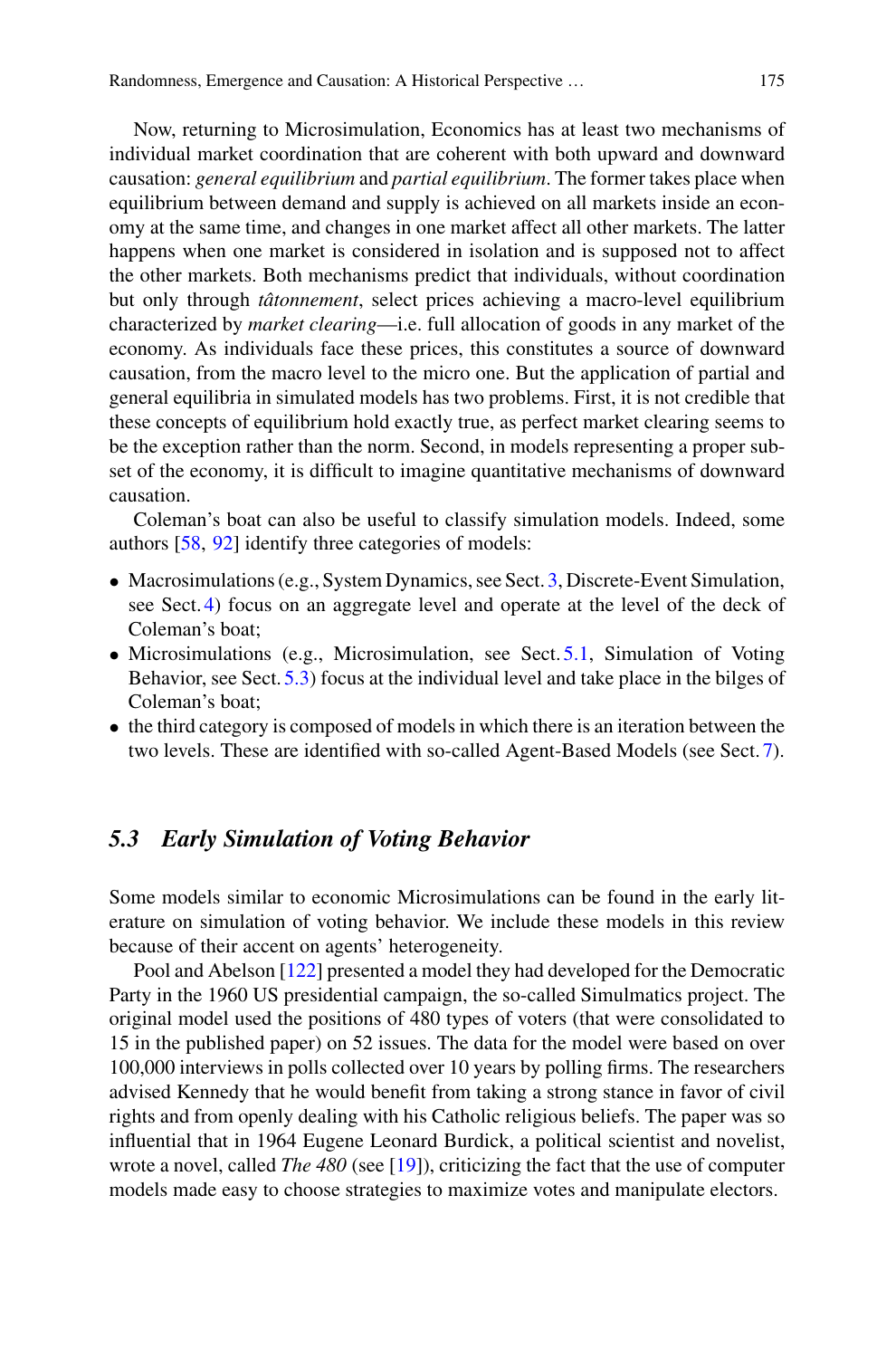In 1965, Ithiel de Sola Pool, Robert P. Abelson and Samuel L. Popkin published *Candidates, Issues, and Strategies: A computer simulation of the 1960 and 1964 presidential elections*, a book describing in detail their model (see [\[123\]](#page-30-14)). [\[1](#page-25-1)] considered a simulation model of voting in the fluoridation referendum (i.e. whether tap water should be compulsorily fluoridated or not). The model had 500 agents behaving according to 51 rules (22 about information processing, 27 on information exchange, 2 for voting behavior).

### <span id="page-13-0"></span>**6 Cellular Automata**

*Cellular automata* (CA, sing. *automaton*) are systems composed of individuals taking on one of a discrete number of states, arranged in fixed cells (hence the name *cellular*) on a grid, interacting according to deterministic rules depending on the neighboring agents' state (hence the name *automata*). A more formal definition is the one in the Stanford Encyclopedia of Philosophy:

CA are (typically) spatially and temporally discrete: they are composed of a finite or denumerable set of homogeneous, simple units, the atoms or cells. At each time unit, the cells instantiate one of a finite set of states. They evolve in parallel at discrete time steps, following state update functions or dynamical transition rules: the update of a cell state obtains by taking into account the states of cells in its local neighborhood (there are, therefore, no actions at a distance). [\[10\]](#page-26-14)

They have been used both as specific examples of real-world phenomena and as abstract examples of how complex behavior can arise from simple rules. Note that the rules of behavior of cellular automata are deterministic and fixed. They were first formalized by Stanislaw Ulam and John von Neumann in the 40s, while the former was working on the growth of crystals and the latter on self-replicating systems. The work of von Neumann culminated in the classic [\[153\]](#page-31-10) (note that the symposium for which the paper was written was held in 1948), while the work of Ulam was published in [\[148](#page-31-11)]. However, it was only in the 1970s that CA rose to prominence with the following example.

**Example 8** (*Game of Life*) In 1970, in [\[56\]](#page-27-16), Martin Gardner popularized "a fantastic solitaire pastime" invented by John Horton Conway. This is indeed a cellular automaton with very simple rules:

- each cell can be either occupied by a living creature or empty;
- the creature in the cell dies if it has 1 or 4+ neighbors (resp. of loneliness and overcrowding);
- an empty cell comes to life if it has 3 living neighbors.

The neighbors of a cell are the ones in the *Moore neighborhood*, i.e. the set of 8 cells in contact through a side or a corner with the cell (a *von Neumann neighborhood*, instead, is the set of 4 cells in contact through a side with the cell). The game is generally applied starting from a configuration of activated cells. At the beginning,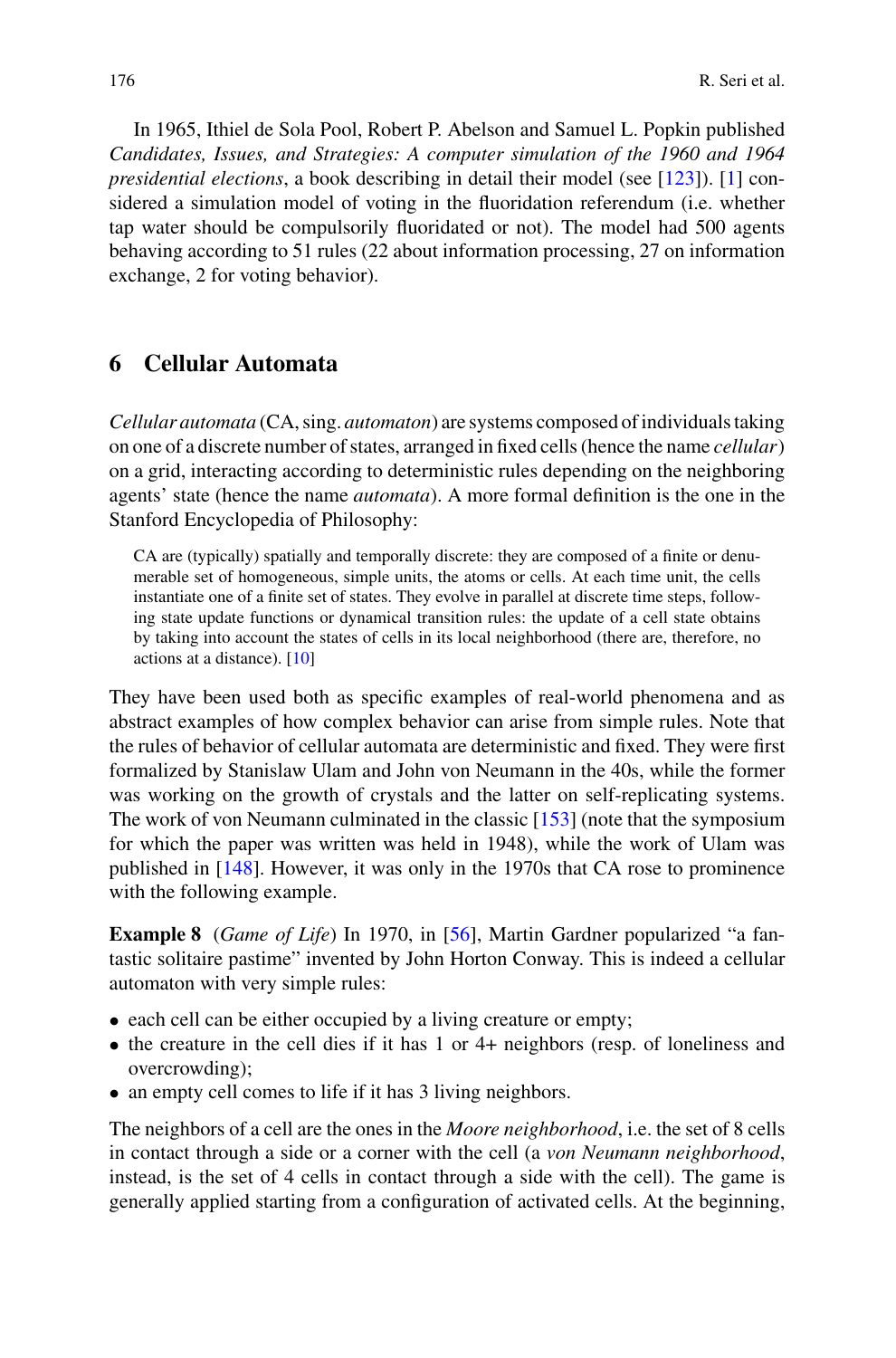

<span id="page-14-0"></span>**Fig. 4** Game of Life: evolution of a glider on a  $8 \times 8$  checkerboard

Conway thought that such a system could not create a universe in constant expansion, but he was soon proved to be wrong (see the *glider* in [\[9,](#page-26-15) p. 931] or Fig. [4](#page-14-0) and the *glider gun* in [\[9,](#page-26-15) p. 935]). The number of configurations that have been explored is incredibly large (see [\[9,](#page-26-15) Chap. 25]).

Around the same years, Thomas Crombie Schelling introduced a model dealing with *segregation*, i.e. the enforced separation of different ethnic groups in a community. By taking inspiration from James Sakoda, who created a set of so-called checkboard models (see [\[67\]](#page-28-6) for the detailed story), *Schelling's Segregation Model* [\[131,](#page-30-15) [132](#page-30-16)] showed that a personal slight preference towards a less diverse neighborhood could create in the long run a segregated community.

**Example 9** (*Schelling Segregation Model*) Schelling [\[131](#page-30-15), [132](#page-30-16)] proposed a model in which two types of individuals, say, A and B, are located on a one-dimensional or two-dimensional grid. Some of the cells may be empty. At each step, each individual counts how many in their Moore neighborhood are like them: if the proportion is smaller than a threshold value *x*, they move to a new position. This position is chosen deterministically: it is the nearest empty position satisfying their threshold. Schelling did not quote explicitly cellular automata in his paper, but to keep the paper inside the framework was compelled to introduce awkward deterministic rules (as an example, individuals choose to move according to a certain order in the grid). However, this is not the version of Schelling's model that is generally used: in the latter, some randomness is generally introduced in the relocation of moving individuals. This small step gets this cellular automaton close to agent-based models (see Sect. [7\)](#page-16-0).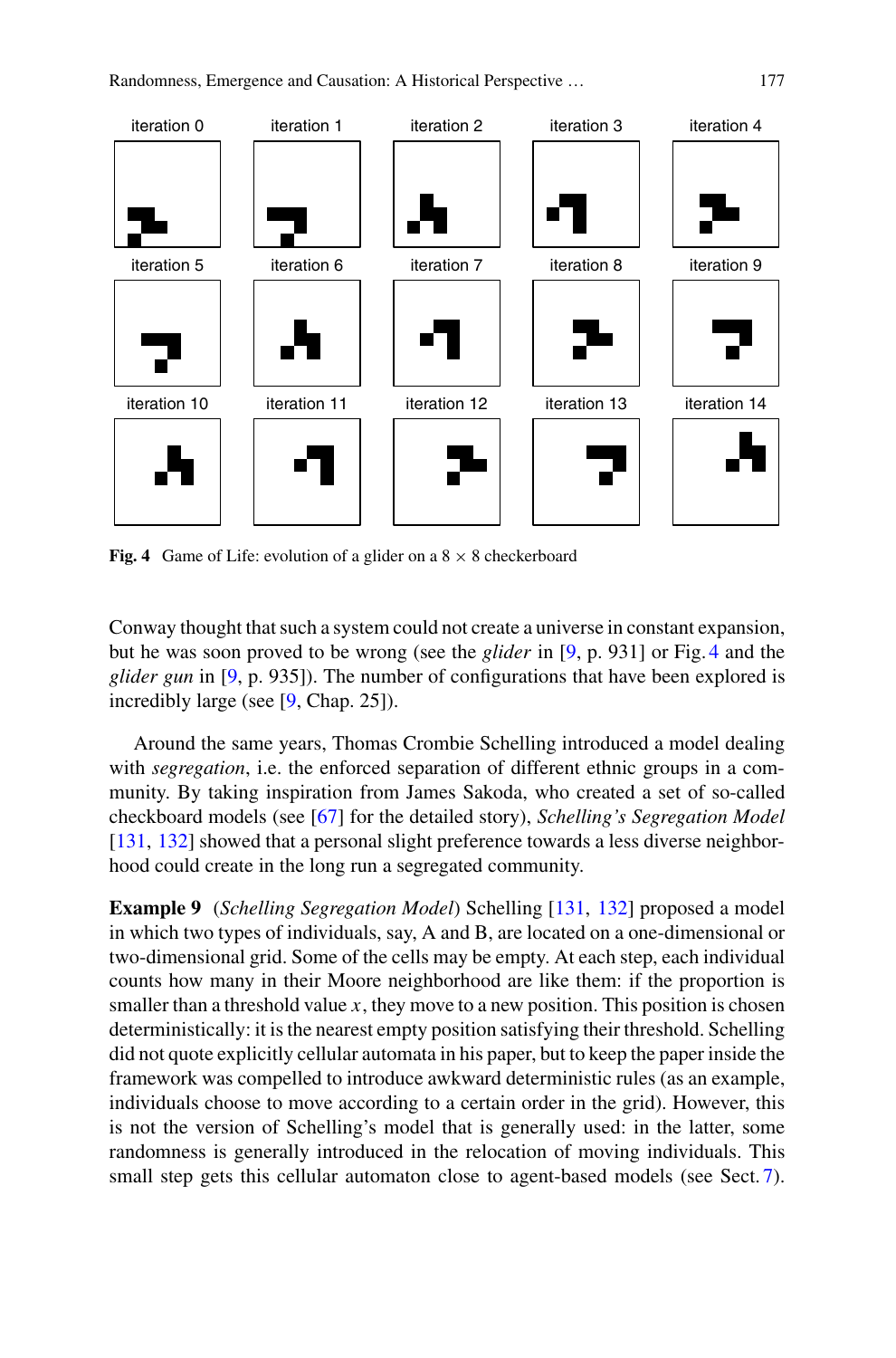

<span id="page-15-0"></span>**Fig. 5** Schelling Segregation Model for different values of x: the row above shows the case  $x = 0.5$ , the row below the case  $x = 0.9$ ; the left column displays a random initial configuration that is equal for both values of  $x$ ; the second column shows the model after 3 (above) and 10 (below) iterations; the last column shows what happens after an arbitrarily large number of iterations

This instance of the model is displayed in Fig. [5.](#page-15-0) The evolution of the system for different values of *x* has been characterized:

Initially the system quickly develops small clusters, but then a slow evolution toward larger clusters follows. […T]he system evolves toward one big cluster or very few clusters. In the case of  $x = 1/2$  the cluster surface tends to form flat surfaces [...] In  $x \neq 1/2$  cases the surface is bumpy and irregular  $[150, p. 19263]$  $[150, p. 19263]$ .

### *6.1 Intermezzo*

In this model, segregation is an example of *emergence*.We discuss in the following the implications of emergence and its importance for the model and for the development of simulation in the social sciences.

**Example 10** (*Schelling Segregation Model*) In Schelling's model, segregation is an emergent property, as nobody necessarily wants it to take place. Schelling stated this opposition in the famous title of one of his book, *Micromotives and Macrobehavior* [\[133\]](#page-30-17), whose blurb summarizes the idea as follows: "small and seemingly meaningless decisions and actions by individuals often lead to significant unintended consequences for a large group." The description in the blurb replicates the definition of the upward causation path in Coleman's boat.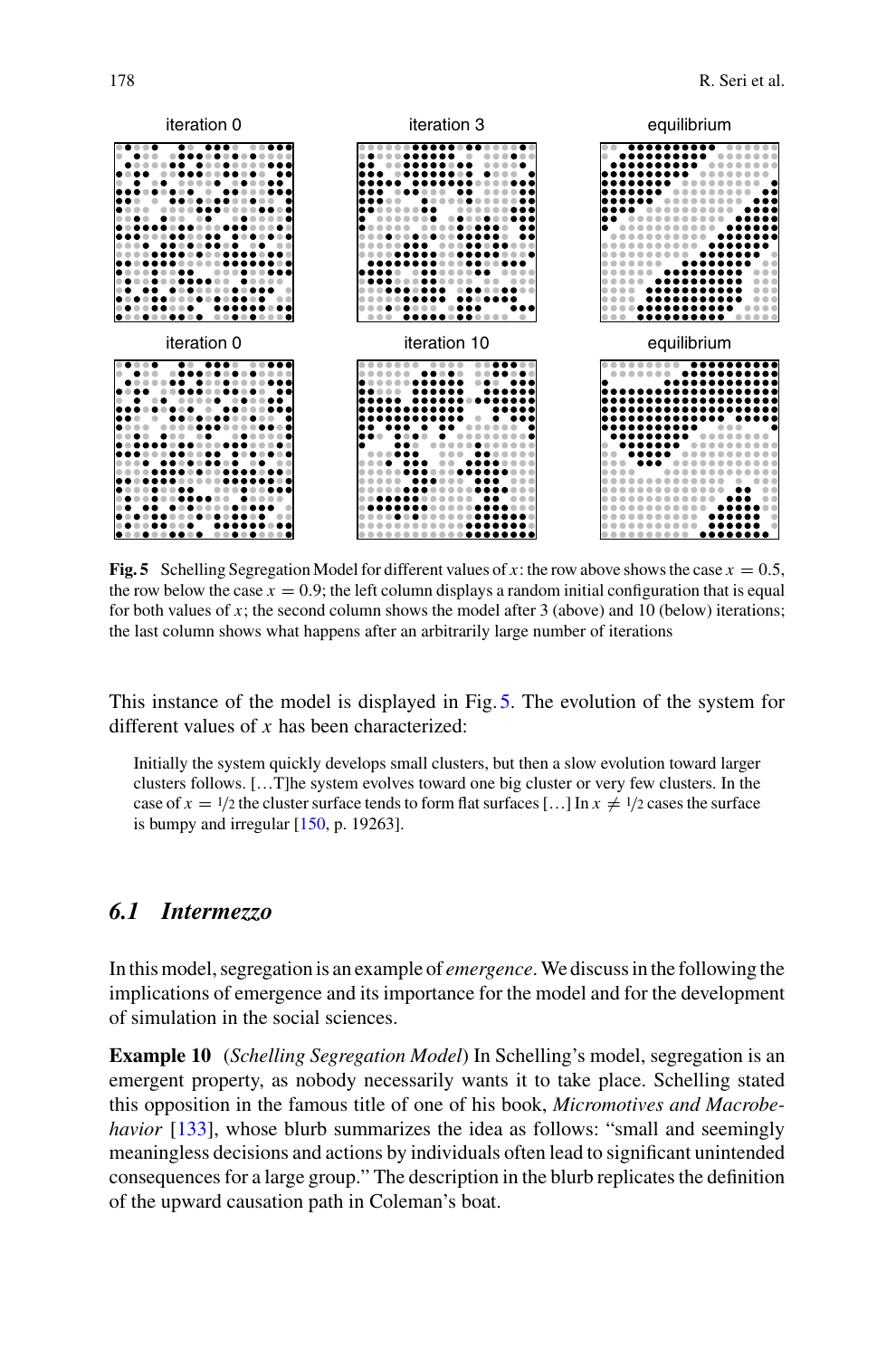Note the striking difference with respect to two economic frameworks that gained traction in the last decades.

On the one hand, in modern Macroeconomics, several models are based on a *representative agent*, i.e. an agent that represents the whole economy (see, e.g., [\[64](#page-28-7)]). This became a central element of *Real Business Cycle* (*RBC*) *theory*, first, and, after that, of *Dynamic Stochastic General Equilibrium Models* (*DSGE*) introduced in the two seminal papers [\[80,](#page-29-12) [88\]](#page-29-13). DSGE are, in general, macroeconomic models featuring an economy in general equilibrium; moreover, the models are microfounded, i.e. they are not formulated in terms of aggregate quantities but they derive their behavior by aggregating microeconomic individual models. In the case of DSGE, their behavior can be reduced to that of a representative agent maximizing expected utility. In [\[62](#page-28-8)], the authors provide an interesting point of view focused on the causal structure of these dynamic models:

These types of models are nowadays the most widely used to draw and to evaluate policy claims because they bear the advantage of simultaneously addressing two critical issues about causal structures. On the one hand, under the acceptance of the rational expectation hypothesis, the structure modeled by the RBC/DSGE approach remains invariant under policy intervention because it takes into account the forward-looking behavior of the economic agents. On the other hand, the theoretical structure has an empirical counterpart in which the distinction between endogenous and exogenous variables is eschewed. [\[62,](#page-28-8) p. 126]

The emphasis on the representative agent implies that any characteristic of the economy is a characteristic of the agent, and no emergence seems possible (see [\[79](#page-28-1), p. 51]).

On the other hand, in Microeconomics, as well as in other Natural and Social Sciences, some market and non-market interactions, in which tactical and strategic factors are preeminent, are studied through the lens of *game theory*, a branch of economics/mathematics introduced by Oskar Morgenstern and John von Neumann [\[155\]](#page-31-13) in which agents interact taking into account other agents' reactions. Here emergence is possible as a consequence of strategic interaction between the agents.

These two situations describe a whole spectrum of models, from one in which no emergence is possible to one in which emergence is a consequence of strategic interaction. But Schelling's model is different as emergence is a consequence of the myopic behavior of individuals in a dynamic context. There is no planning at all. (One could even show that, if  $x$  is very high, no stable equilibrium is possible: if individuals have strong preferences against diversity, they do not get what they want!)

#### <span id="page-16-0"></span>**7 Agent-Based Models**

An *Agent-Based Model* (henceforth *ABM*) is a computational model whose unit is the *agent*, an autonomous individual behaving in a given *environment* according to established *rules* [\[134\]](#page-31-14). The agent is the unit of analysis and it can be anything the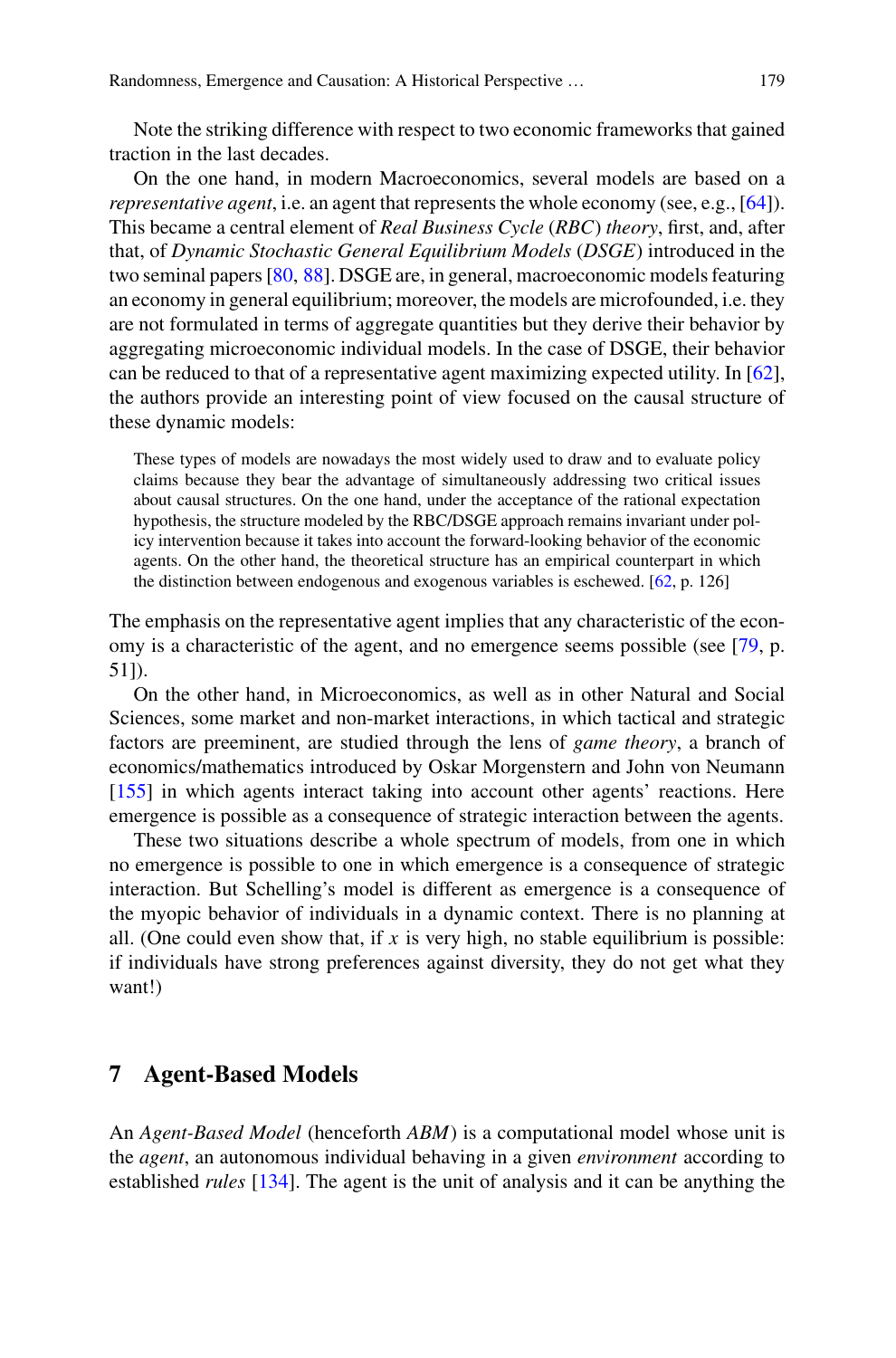modeler is interested in, from a neutron to a country. Its general features can be characterized by:

- *autonomy*: each agent is modeled independently from the others and it can develop in ways that are not predictable solely by looking at the initial conditions set;
- *interaction*: exchanges with other agents may modify the characteristics of the agent and the way in which it perceives the environment and the self;
- *complexity*: some characteristics "emerge" during the interactions.<sup>[6](#page-17-0)</sup>

Agents interact in a limited space that is usually referred to as *environment*, such that their position can represent either their physical location (see Schelling's Segregation Model in Sect. [6\)](#page-13-0) or their psychological state of mind (see the Garbage Can Model below).

The *rules* are the norms that regulate what happens in the model and are sometimes identified as mechanisms. They can be:

- *behavioral*: they define what each agent should be doing in general and/or as a function of their characteristics;
- *interactional*: they define what happens to an agent and/or to the environment when they interact;
- *time-dependent*: rules may modify agents' characteristics, other rules, or the shape of the environment as time—however defined in the simulation—goes by;
- *developmental*: rules set the conditions for agents (and/or the environment) to change, evolve or die.

The next step we deem appropriate at this point in the chapter is to try and explain the difference between ABM and other simulation frameworks, especially because ABM is the latest and most advanced of all known techniques so far. A classification of simulation models can be based on the following dichotomies:

- the backings of the model can be based on equations or on properties of the objects;
- the approach can be either at the macro- or at the micro-level;
- agents can be homogeneous or heterogeneous;
- rules can be homogeneous or heterogeneous;
- the environment can be either static or dynamic.

While the other concepts have already been explained, it can be interesting to spend a word on backings. Most simulation models involve behaviors that are dictated by equations that connect the different elements of the model. This is clearly true for simulation models working at the aggregate level, but also some microsimulation models are based on actions described through the application of equations on individual-level variables. Some models, however, start from the specification of the characteristics of the objects—be they agents and/or rules—and let them interact more or less freely. A first consideration is that this further increases the distance between the observed behavior of the components of the model and the elements

<span id="page-17-0"></span><sup>&</sup>lt;sup>6</sup> It is a bit odd to attach this aspect to agents, but we want to highlight that agents can be characterized as complex; see below and [\[42](#page-27-17)].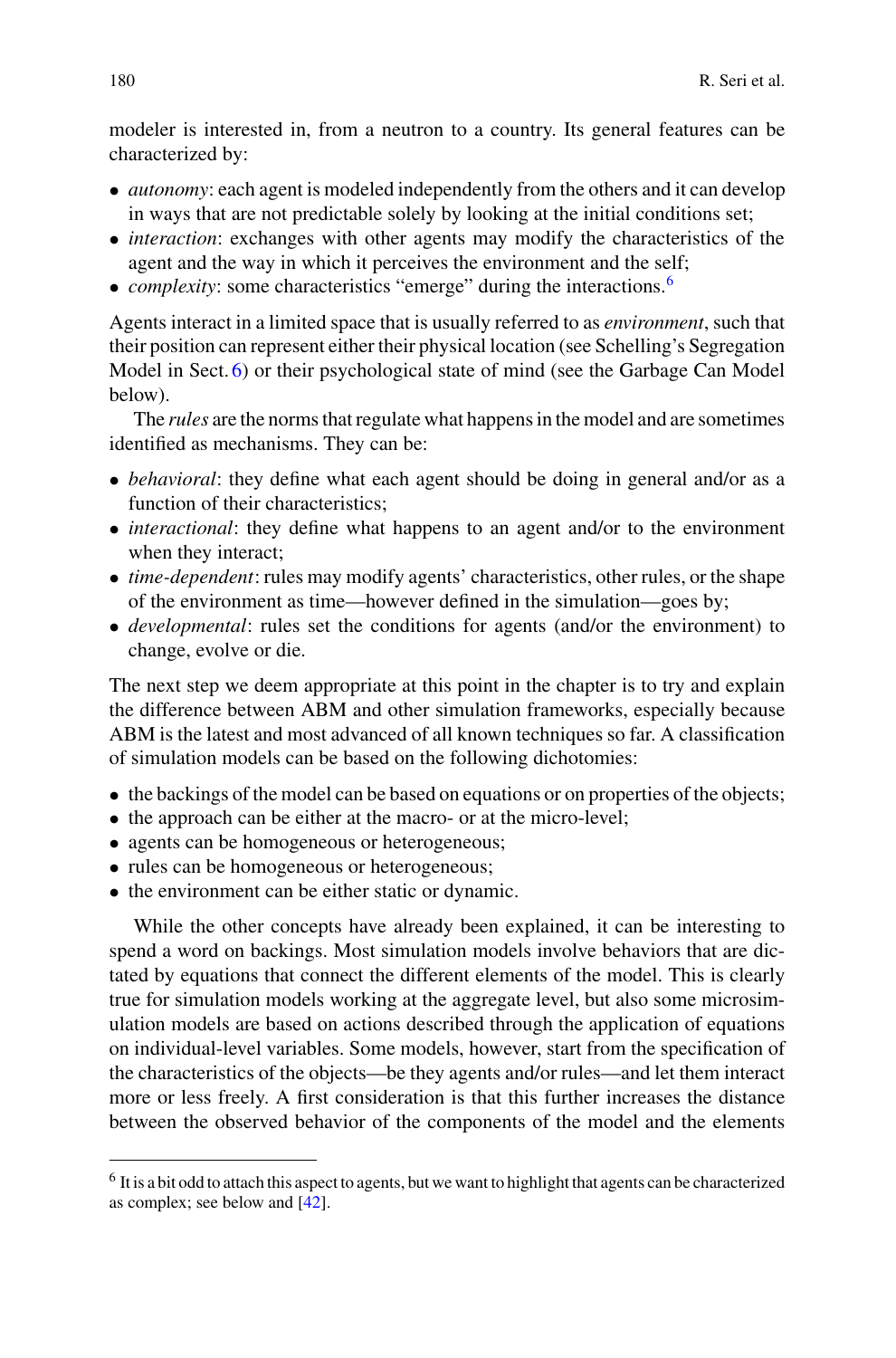|                        |                   |   | Table 1 A comparison of computational simulation models |   |             |               |             |               |              |          |
|------------------------|-------------------|---|---------------------------------------------------------|---|-------------|---------------|-------------|---------------|--------------|----------|
|                        | Backings          |   | Approach                                                |   | Agents      |               | Rules       |               | Environments |          |
|                        | Equation   Object |   | Macro   Micro                                           |   | Homogeneous | Heterogeneous | Homogeneous | Heterogeneous | Static       | Dynamic  |
| Early                  | $\times$          |   | ×                                                       | × |             |               |             |               | ×            |          |
| comp.                  |                   |   |                                                         |   |             |               |             |               |              |          |
| $\overline{\text{SD}}$ |                   |   | ×                                                       |   |             | ×             | ×           |               | ×            |          |
| DES                    |                   |   | ×                                                       |   | ×           |               | ×           |               | ×            |          |
| Microsim.              |                   |   |                                                         | × | ×           |               | ×           |               |              | $\times$ |
| models<br>Voting       | ×                 |   |                                                         | × | ×           |               | ×           |               | ×            |          |
| C <sub>A</sub>         | ×                 | × |                                                         |   | ×           |               | ×           |               | ×            |          |
| <b>ABM</b>             |                   | × | ×                                                       | × |             | ×             |             | ×             |              | ×        |

<span id="page-18-0"></span>

| I<br>ī<br>l<br>l<br>$\frac{1}{2}$<br>í<br>í                             |
|-------------------------------------------------------------------------|
| ۱<br>l<br>١<br>ł<br>I<br>ı<br>l<br>i<br>I<br>í<br>í<br>í<br>í<br>í<br>Ï |
| <br> <br> <br> <br>ì<br>ı<br>í                                          |
| í<br>l<br>i<br>ļ<br>۱<br>ï<br>۱<br>۱<br>I<br>۰                          |
| I                                                                       |
| l<br>۱<br>Ï                                                             |
| ۱<br>۱<br>۱<br>l                                                        |
| ۱                                                                       |
| ֠                                                                       |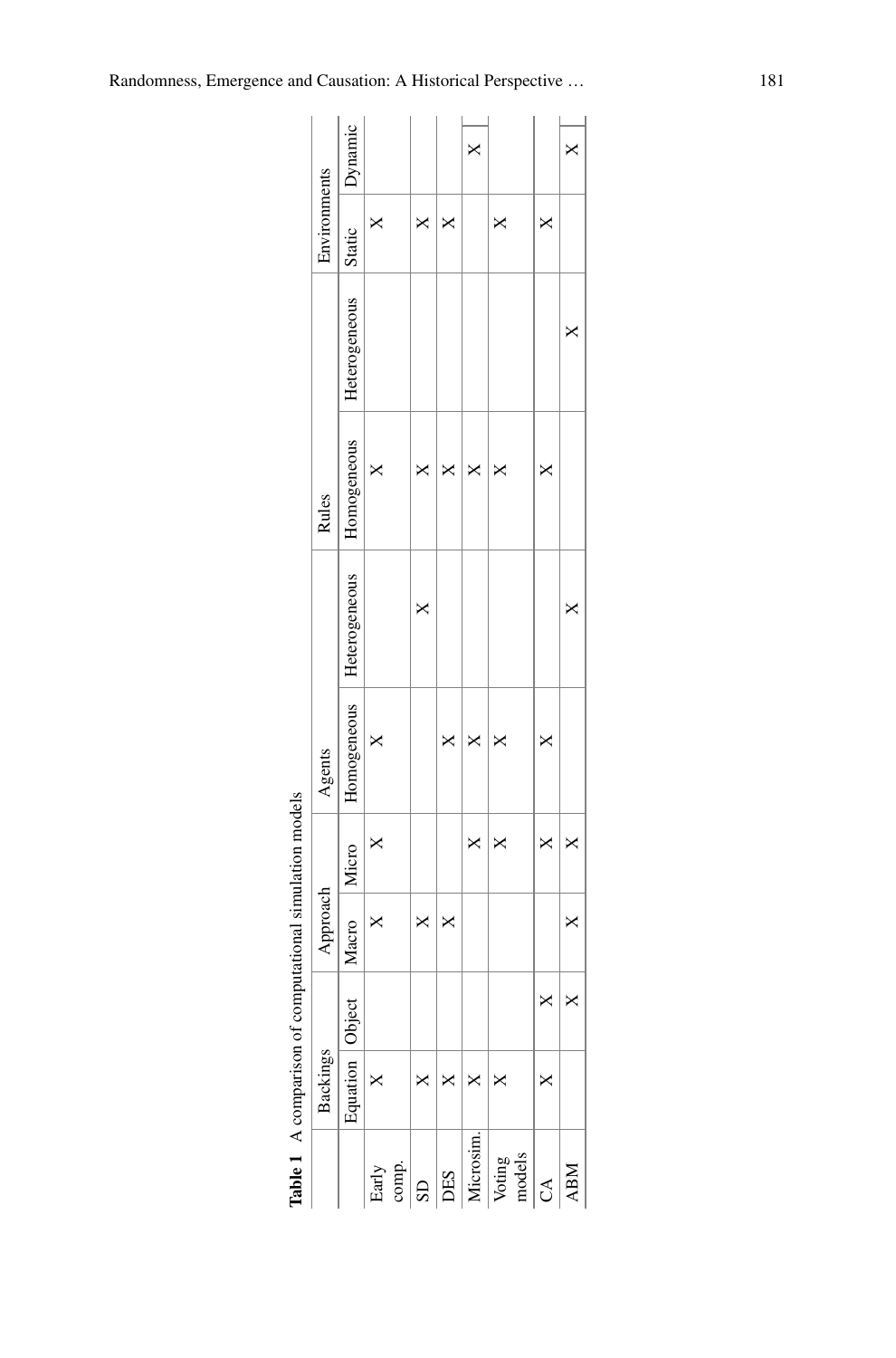governing it. Indeed, while the result of an equation is often rather predictable, it is not the case for the interactions of objects possessing their own characteristics and behaving on their basis. For this reason, models whose backings are based on objects often offer more opportunities for the development of those features that are not possessed by their own components but that are born out of the interactions—i.e. exactly emergent properties. This is not to say that equation-backed models cannot exhibit emergence—as the examples above show, they can and they often do—but only that emergence is usually more unpredictable in object-backed models. A second, related, point is that object-backed models are often built using a *bottom-up* approach—i.e. starting from the properties of the objects—and they recover aggregate features only as a result of the interactions. From this point of view, they start from the bilges of Coleman's boat (see Figs. [2](#page-10-1) and [3\)](#page-11-0) but they also involve its deck.<sup>[7](#page-19-0)</sup>

From Table [1,](#page-18-0) it is probably more apparent to understand why ABM is considered the most advanced computational simulation approach as of yet. In fact, by comparing core components of the simulation approaches reviewed so far, it becomes clear how ABM stands at odds with most of them. Of course, the agent-based approach has taken from past simulation techniques, but its comprehensive reach makes it stand as a jump ahead. Omitted from the table and not explicitly mentioned (only cursorily in the introduction) in this chapter so far are the surrounding conditions that make ABM a viable option. We are referring to the surge of computational power and to the possibility that even home computers are capable of performing complicated operations, unthinkable twenty years ago. This means that, for example, having heterogeneous agents in a simulation came at very high costs before the middle of the 1990s, while it is relatively (computationally) cheap to allow them today. This technical hardware and software innovation opened up for the possibility of a different approach to simulation modeling.

In the following pages, we introduce an example concerning the ABM version of the celebrated Garbage Can Model.

**Example 11** (*Garbage Can Model*) The *Garbage Can Model* (GCM) of [\[21\]](#page-26-16) is a model of decision making in an *organized anarchy*, i.e. an organization characterized by the three properties of problematic preferences, unclear technology, and fluid participation.

[A]n organization is a collection of choices looking for problems, issues and feelings looking for decision situations in which they might be aired, solutions looking for issues to which they might be the answer, and decision makers looking for work. [\[21](#page-26-16), p. 2]

The GCM has been extremely influential in organizational behavior. The model was implemented using one of the earliest computer languages developed by IBM, FORTRAN, and it was not an ABM. Yet, by using an ABM jargon, four types of agents can be identified: (a) problems, (b) opportunities, (c) solutions, and (d)

<span id="page-19-0"></span> $<sup>7</sup>$  It is worth noting that ABM can also be backed by equations, better, by a mix of equations and</sup> object-based modeling. Actually, we are not aware of ABM that do not have any equation embedded in their coding. The difference of this approach is in the ability to mix and mash both object- and equation-based techniques.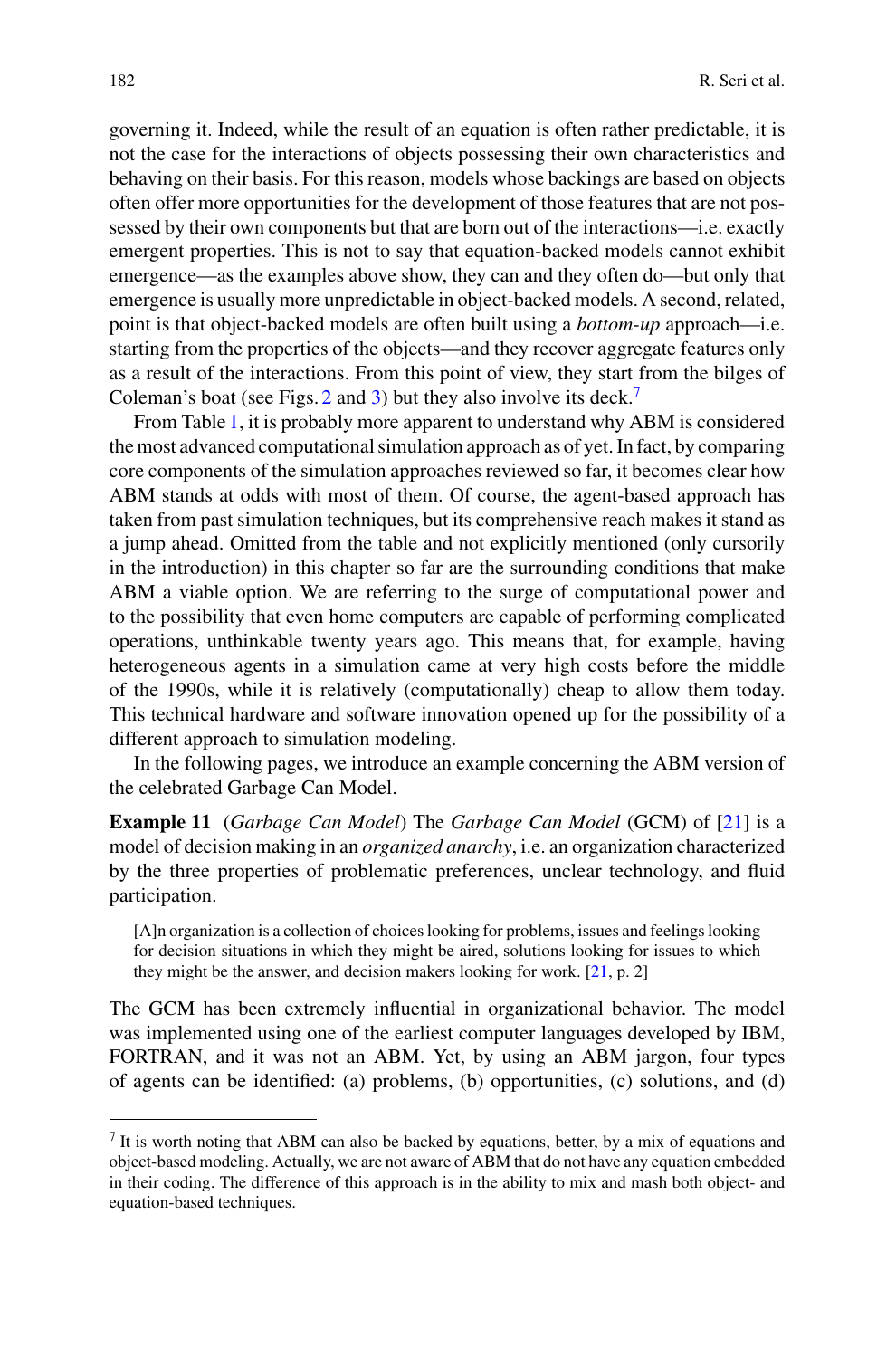decision makers. The overall goal of the model is to determine whether a formal (hierarchic) organizational structure provides an institutional backbone for problem solving that is better than an informal (anarchic) organizational structure, or not. In the first case, the four types of agent interact following a specified sequence while in the other they interact at random. There are two ways in which participants make decisions in the organization. One is *by resolution*: it happens when problems are solved once participants match opportunities to the right solutions; i.e. when the right combination of the four agents are on the same patch at the same time. The other is *by oversight*: it is when solutions and opportunities are available to participants but no problems are actually solved.

Not all problems are solved automatically, just by having opportunities, decision makers, and solutions available. In fact, all problems have difficulty levels, participants have abilities, and solutions have a certain degree of efficiency. The problem is solved if the match of the participant with an opportunity and a solution overcomes the difficulty of the problem.

The findings of the original model are the following: resolution is not the most common style of decision making; hierarchies reduce the number of unresolved problems but increase problem latency; important and early problems are more likely to be solved.

The model has later been implemented by [\[51,](#page-27-18) [52](#page-27-19)] in ABM form. In the agentbased version of the model, there are three types of structures:

- 1. *Anarchy*. There is no hierarchy so that abilities, efficiencies, and difficulties are randomly distributed among agents.
- 2. *Hierarchy-competence*. Abilities, efficiencies, and difficulties increase as one moves up the hierarchical ladder.
- 3. *Hierarchy-incompetence*. Abilities, efficiencies, and difficulties decrease as one moves up the hierarchical ladder.

Finally, the model implements two modes of (not) dealing with problems (i.e. *flights*):

- 1. *buck passing*: when one participant has the alternative of passing the decision on a problem to another participant;
- 2. *postpone*: when problems are kept on hold by participants and eventually solved at an unspecified future time.

The results of the model are summarized as follows by the authors:

The […] properties point to very interesting features of organizational decision-making. […]

- 1. Decisions by oversight are very common, much more common than decisions made in order to solve problems. This result suggests that the rational mode of decision-making is a very rare case. Most decisions are socially induced acts, made with the purpose of obtaining legitimacy by conforming to required rituals.
- 2. If there is a hierarchy, then top executives are busy with gaining legitimacy for their organization by means of decisions by oversight, whereas the bottom line cares about solving problems.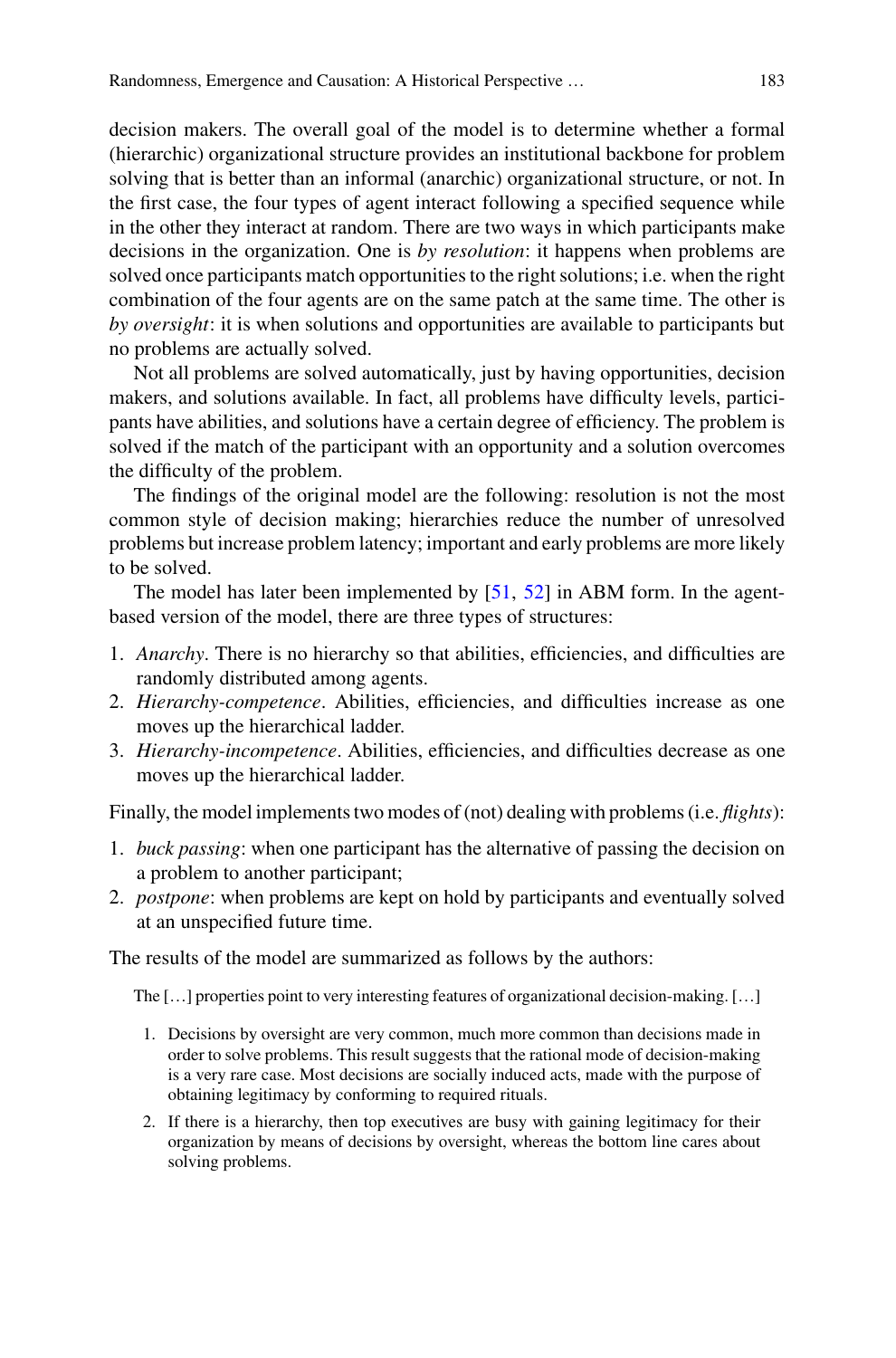3. Organizations make themselves busy with a few problems that present themselves again and again. So participants have the impression of always facing the same problems. [\[52](#page-27-19), p. 123]

### *7.1 A Menagerie of Names*

ABM have been used in several disciplines: Biology/Ecology [\[59,](#page-28-9) [60,](#page-28-10) [125\]](#page-30-18), Computer Science [\[37](#page-27-20), [117](#page-30-19)], Sociology [\[4,](#page-26-17) [92,](#page-29-11) [143](#page-31-15), [147](#page-31-16)], Management [\[2](#page-25-2), [110\]](#page-30-20) and Organizational Behavior/Organization Science [\[7,](#page-26-18) [49,](#page-27-21) [136\]](#page-31-17), Political Science [\[32](#page-27-22)], Psychology [\[25](#page-26-19), [26](#page-26-20)] and Cognitive Sciences [\[93\]](#page-29-14), Population Studies [\[61\]](#page-28-11), Economics [\[5](#page-26-21), [145\]](#page-31-18) and Finance [\[157\]](#page-32-1), Transportation Research [\[94](#page-29-15)].

As expected, their very general nature implies that ABM can be adjusted in several ways according to the discipline. The different definitions of ABM are exposed in the following parts of the chapter. Since Social Sciences include many different disciplines, we decided to restrict our attention only to a part of these and to compare them with a selection of other disciplines, from the area of Natural Sciences and Techniques (e.g., Physics, Engineering, and Biology). In particular, we dedicate special attention to Economics and Management, highlighting the peculiarities of agents as heterogeneous individuals, with bounded rationality, interacting with each other.

#### **7.1.1 Biology/Ecology**

In Biology, an ABM is sometimes called an *Individual-Based Model* (*IBM*), but there is considerable confusion as to the definition. Some authors consider individualbased and agent-based as synonyms (see, e.g., [\[125](#page-30-18), p. 3]). Others reserve the term individual-based when individuals are simpler and rules are formulated probabilistically at the individual level (see, e.g., [\[11](#page-26-22), p. 338]).

**Example 12** (*Conservation Biology*) In this branch of biology, and especially in *population viability analysis*(*PVA*)—i.e. the quantitative assessment of risk of extinction concerning a population or a species—most classical models fail to take into account the spatial nature of habitats: spatially dispersed animals, like the giraffe (see [\[28](#page-26-23), [72\]](#page-28-12)), may be at higher risk than commonly thought. *Metapopulation models* were the first to consider several populations interacting in separated locations, but they generally constrain the locations to be discrete. ABM offer a continuous improvement.

#### **7.1.2 Computer Science**

In Computer Science, one finds the concept of *Multi-Agent System* (*MAS*, see [\[37\]](#page-27-20) for a survey and [\[117](#page-30-19)] for the relation between MAS and ABM), used to denote a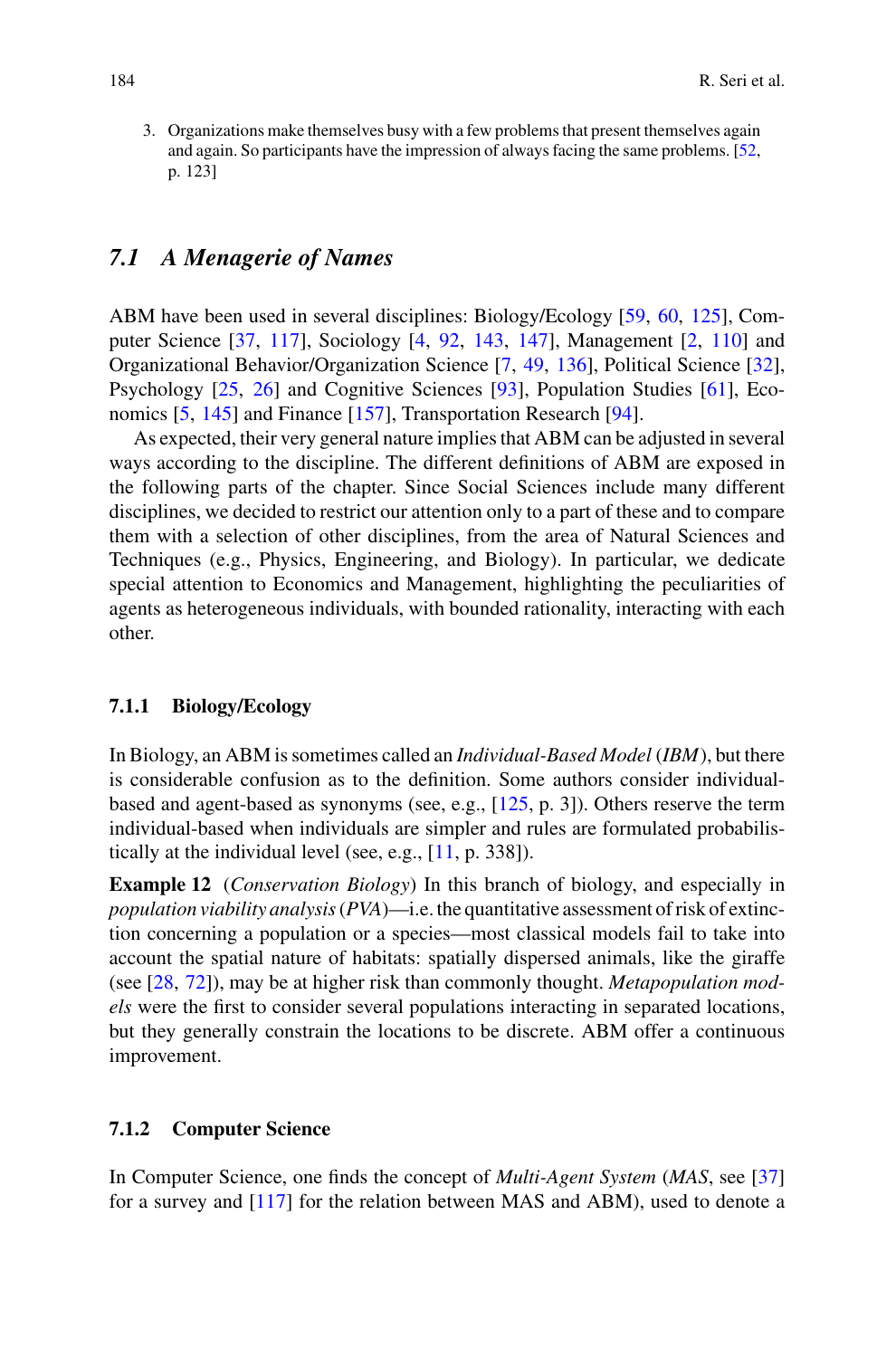computer system of intelligent agents in interaction inside an environment. The aim is not to study the behavior of agents, but to solve a problem or compute a quantity. An agent is seen here only as a computing entity (and this is why, at odds with most ABM, it must be intelligent). As agents share knowledge or computing power, they approach the solution of the problem. From this point of view, MAS can be seen as a subfield of *Distributed Artificial Intelligence* (*DAI*):

DAI is the study, construction and application of multiagent systems, that is, systems in which several interacting intelligent agents pursue some set of goals or perform some set of tasks. [\[158](#page-32-2), p. 1]

Another related, but slightly more general concept, is that of *Artificial Adaptive Agents* (*AAA*). This name is often connected with so-called *Complex Adaptive Systems* (*CAS*, e.g., [\[108](#page-30-21)]):

Such a system is *complex* in a special sense: (i) It consists of a network of interacting agents (processes, elements); (ii) it exhibits a dynamic, aggregate behavior that emerges from the individual activities of the agents; and (iii) its aggregate behavior can be described without a detailed knowledge of the behavior of the individual agents. An agent in such a system is *adaptive* if it satisfies an additional pair of criteria: the actions of the agent in its environment can be assigned a value (performance, utility, payoff, fitness, or the like); and the agent behaves so as to increase this value over time. A complex adaptive system, then, is a complex system containing adaptive agents, networked so that the environment of each adaptive agent includes other agents in the system. [\[68](#page-28-13), p. 365; emphasis in the original]

What differentiates CAS from ABM is the emphasis, that is generally lacking in the latter, on adaptivity, but the two approaches are not mutually exclusive (see  $[118]$  $[118]$  for an example).

#### **7.1.3 Physics**

Physics does not generally require the introduction of agents as sentient and autonomous entities. Optimization provides an example of the difference between Social Sciences and Physics:

In physics and the natural sciences, maximization typically occurs without a deliberate "maximizer." […M]aximizing behavior differs from nonvolitional maximization because of the fundamental relevance of the choice act. Fermat's "principle of least time" in optics was a fine minimization exercise (and correspondingly, one of maximization). It was not, however, a case of maximizing behavior, since no volitional choice is involved (we presume) in the use of the minimal-time path by light. [\[139](#page-31-19), p. 745]

A notable exception is the area of complex systems, that is at the border of Physics. Outside this area, the generic name of Monte Carlo is used for models that would elsewhere give rise to ABM.

**Example 13** (*Why the Brazil Nuts are on Top*) According to physical intuition, when we shake a box of nuts, the largest nuts should go on the bottom while the smallest should float; the evidence suggests that the contrary is true. In  $[128, 129]$  $[128, 129]$  $[128, 129]$  $[128, 129]$  the authors build a Monte Carlo model to show how and when this happens.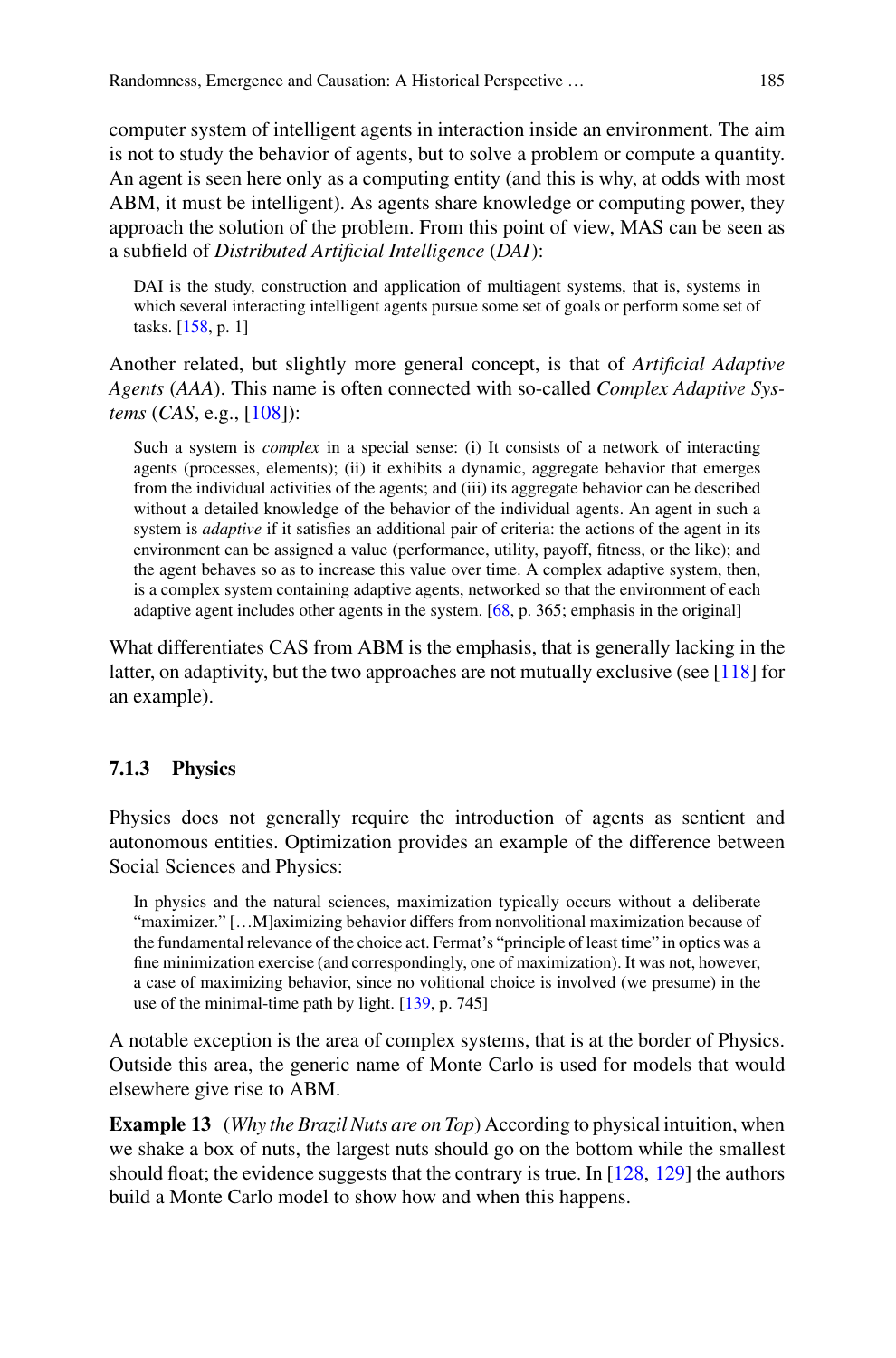#### **7.1.4 Economics**

In Economics, the most appreciated features of ABM are that they allow for heterogeneity of the agents, both in their types and their characteristics, for interactions taking place in non-trivial, often dynamic, networks [\[57](#page-27-23)], and for a wide range of individual behaviors, from perfect foresight to bounded rationality [\[124](#page-30-25)].

The name *Agent-based Computational Economics* (*ACE*) is sometimes used to denote the computational study of economic processes modeled as dynamic systems of interacting agents. According to [\[85](#page-29-16), p. 246], an agent refers, in general, to "an encapsulated collection of data and methods representing an entity residing in a computationally constructed world."

ACE may overcome some critiques moved to DSGE models in macroeconomics (see [\[20](#page-26-24), [75](#page-28-14), [76\]](#page-28-15)):<sup>[8](#page-23-0)</sup>

The advantage of the ACE approach for macroeconomics in particular is that it removes the tractability limitations that so limit analytic macroeconomics. ACE modeling allows researchers to choose a form of microeconomics appropriate for the issues at hand, including breadth of agent types, number of agents of each type, and nested hierarchical arrangements of agents. It also allows researchers to consider the interactions among agents simultaneously with agent decisions, and to study the dynamic macro interplay among agents. Researchers can relatively easily develop ACE models with large numbers of heterogeneous agents, and no equilibrium conditions have to be imposed. Multiple equilibria can be considered, since equilibrium is a potential outcome rather than an imposed requirement. Stability and robustness analysis can be done simultaneously with analysis of solutions. [\[22](#page-26-25)]

A second difference between ACE and DSGE concerns the agent's expectations, that in DSGE are generally *rational*. This is a mechanism of expectation formation introduced in [\[113\]](#page-30-26), according to which ex-ante expectations concerning the future value of a variable differ from its real value by a zero-mean random term. This can be justified supposing that agents know the model representing the economy, from which the alternative name of *model-consistent expectations*, i.e. individuals and researchers share the same model of the economy: "Muth's notion was that the professors, even if correct in their model of man, could do no better in predicting than could the hog farmer or steelmaker or insurance company. […] The professors declare themselves willing to attribute to economic actors at least as much common sense as is embodied in professional theories" [\[103](#page-29-17), p. 53]. Now, this kind of *modelconsistent rationality*, according to which agents are able to analyze the economy as economists, cannot be generally assumed in ACE (and more generally in ABM) because of the very way in which models are built.

ACE are widely used in Finance, although, as pointed out by [\[35](#page-27-24), [69,](#page-28-16) [70](#page-28-17), [84](#page-29-18)], in Financial Economics several features of ABM are not used (interactions taking place over networks, coexistence of several kinds of agents, etc.) and the attention is more focused on the heterogeneity and bounded rationality of consumers.

Another class of models is formed by *history-friendly models* (*HFM*, see [\[96,](#page-29-19) [97\]](#page-29-20)):

<span id="page-23-0"></span><sup>&</sup>lt;sup>8</sup> We refer to [\[46,](#page-27-25) [47,](#page-27-26) [63](#page-28-18), [77](#page-28-19), [86](#page-29-21)] for a detailed discussion on the differences between ACE and DSGE.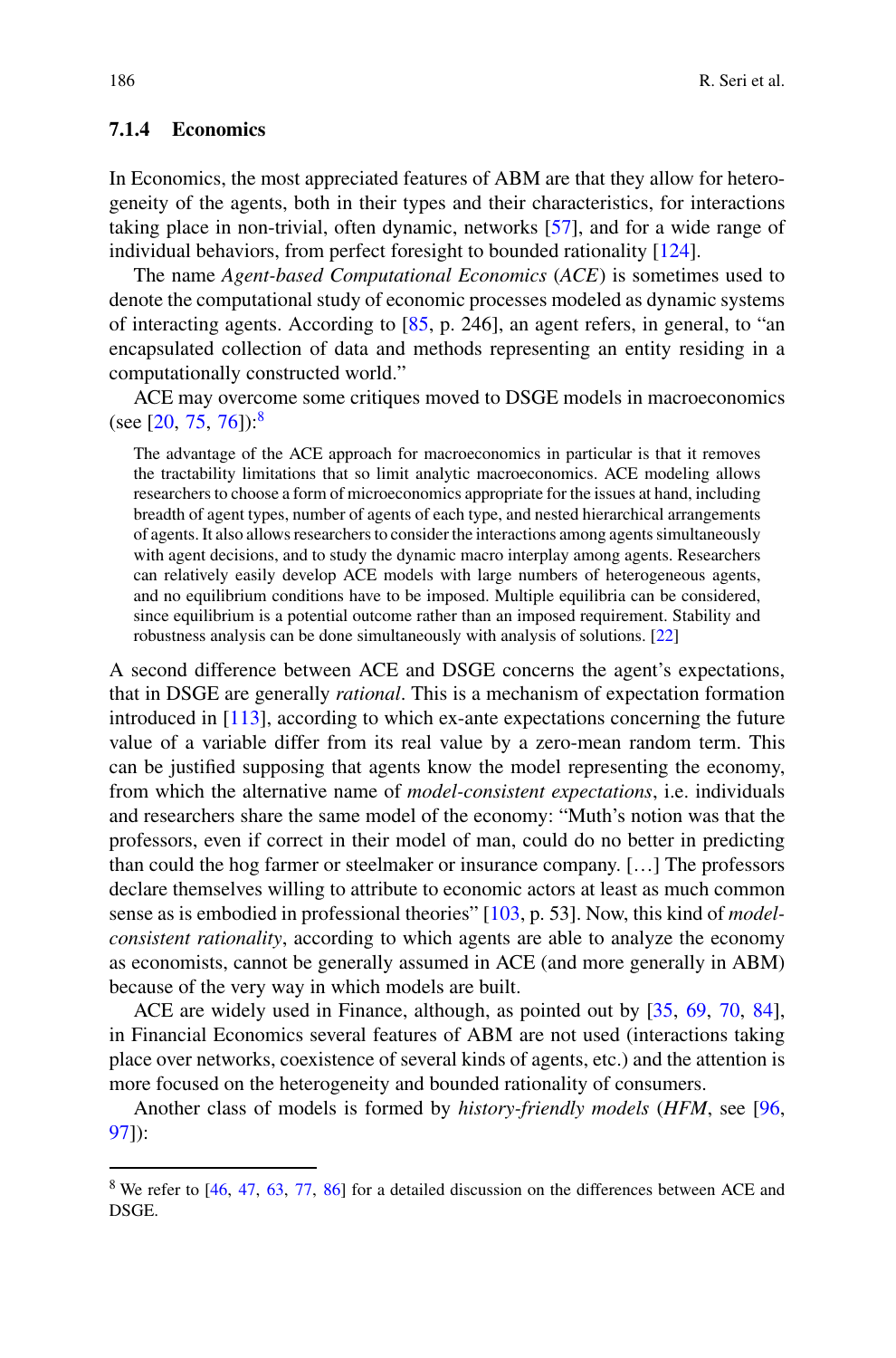"[H]istory-friendly" models (HFMs) of industrial evolution […] are variants of ABMs which aim at capturing in stylized form qualitative theories about mechanisms and factors affecting industrial evolution, technological advances and institutional changes. HFMs consist of three steps: appreciative theories of the history of a specific industry, history-replicating simulations, and history-divergent simulations. In HFMs, model building and calibration are conducted with the guidance of the history. [\[160,](#page-32-3) p. 45]

As explained above, an important step in HFM is *calibration*, namely the search for values of the parameters of the model producing an output that is approximately similar to a set of real data.

#### **7.1.5 Management and Organization Research**

The status of ABM among the management disciplines is still controversial. In fact, and in spite of the few attempts made so far [\[49,](#page-27-21) [109](#page-30-27), [134](#page-31-14), [137\]](#page-31-20), there is still no clear definition of what ABM are for scholars in the area of Management and Organizational Research (MOR). If one excludes the more engineering-related area of MOR, that is Operations and Supply Chain Management, there are very few examples of ABM (a recent publication guides the reader on how to develop ABM in this field of research; [\[135](#page-31-21)]).

In a review of the literature, Wall [\[156](#page-32-4)] divides the contributions in two groups, those related to exploration/exploitation and those dealing with differentiation and integration. Models pertaining to the former originate from James G. March's famous categorization of possible opposite decisions an organization usually faces [\[99\]](#page-29-22) between—to make a very long story short—putting existing resources to work (exploitation) or seeking additional resources (exploration). The latter dichotomy is engrained into very old discourses within the MOR literature, and relates to the basic decision to "make or buy" [\[82\]](#page-29-23). One of the most interesting findings of the review—although not discussed openly—is that almost all models are of a special kind: they are NK models (see below). According to another recent study  $[8]$  $[8]$ , it seems there is a trend in MOR where scholars engage in one of the simplest kinds of ABM while (a) not calling them as such, and (b) de facto establishing a parallel literature. Using NK models to address MOR topics is probably a sign that the field is struggling with concepts such as complexity, emergence, and randomness.

But, outside of this quite remarkable trend, there still are areas of MOR where ABM have appeared. This is the case, for example, of those ABM dealing with routines (e.g.,  $[14, 110]$  $[14, 110]$  $[14, 110]$  $[14, 110]$ ), work team dynamics (e.g.,  $[7, 101]$  $[7, 101]$  $[7, 101]$ ), and, more broadly, with organizational behavior [\[136](#page-31-17)].

**Example 14** (*Adaptation on a Rugged Landscape*) Given their prominence in MOR, it makes sense to introduce NK models in an example. Before shortly describing the example, it is worth dedicating a few words on this typology of models. They were introduced by evolutionary biologist Stuart A. Kauffman in the late 1980s [\[73,](#page-28-20) [74\]](#page-28-21) to study fitness and adaptation. Using Kauffman and Weinberger's words:

The distribution of the fitness values over the space of genotypes constitutes the fitness landscape. […] The space consists of all 20 *N* proteins, length *N*, arranged such that each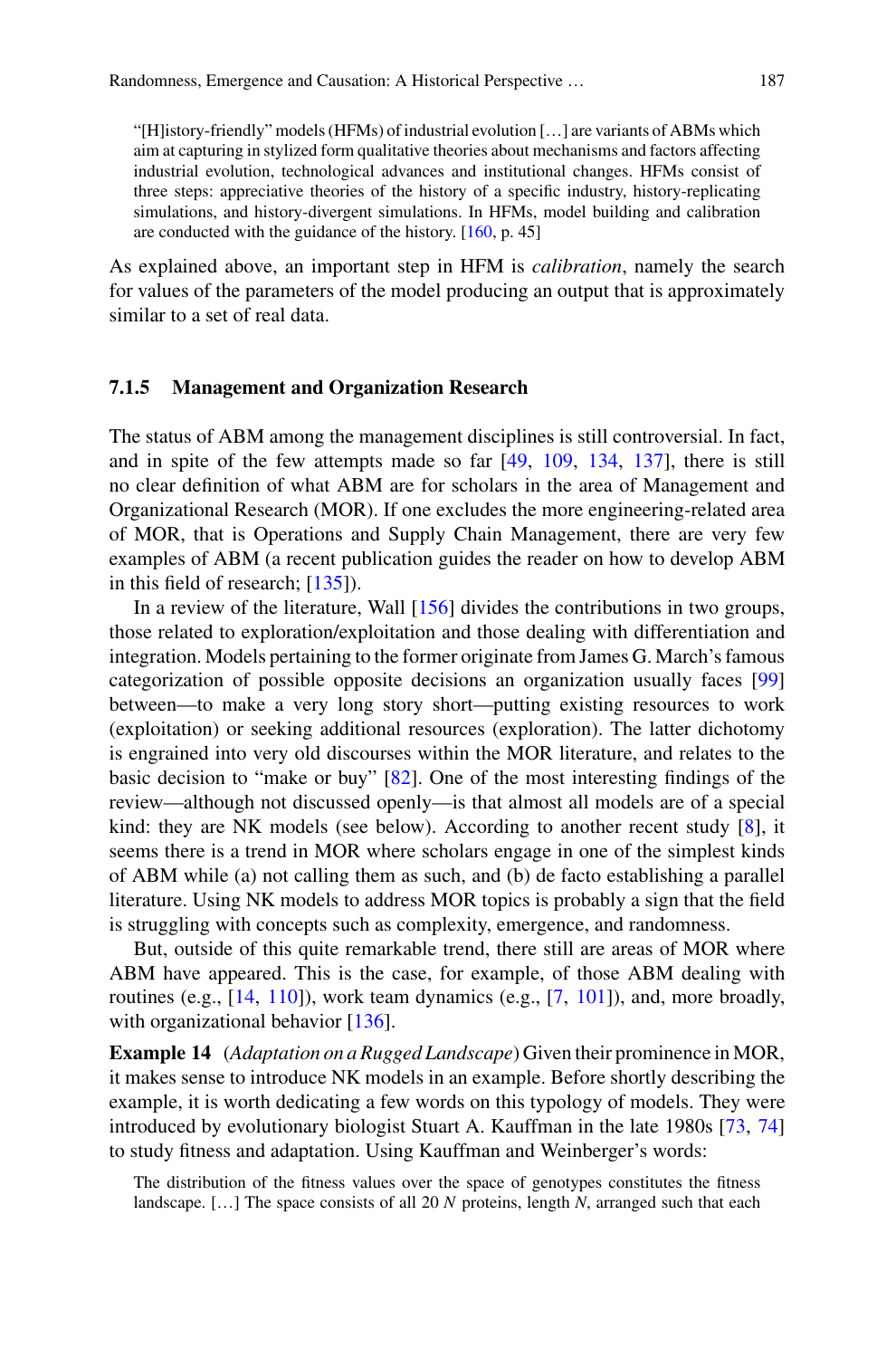protein is a vertex next to all 19 *N* single mutant variants obtained by replacing one amino acid at one position by one of the 19 remaining possible coded amino acids. Each protein in the space is assigned some "fitness" with respect to a specific property, such as binding a specific ligand, where "fitness" can be defined as the affinity of binding. An adaptive walk can be conceived as a process which begins at a single protein in the space and passes via ever fitter 1-mutant variants. […] *N* is the number of "sites" in the model genotype or protein, while  $K$  is the number of sites whose alternative states, "alleles" or amino acids, bear on the fitness contribution of each site. Thus *K* measures the richness of epistatic interactions among sites. [\[74](#page-28-21), pp. 211–212]

Outside of Biology, a modeler could attribute a diversity of characteristics to the two main parameters *N* and *K*, preserving their relations, and adapting to the study of different types of "fitness". This was the intuition of Daniel A. Levinthal [\[87](#page-29-25)] who was probably the first to introduce the MOR community to NK models. He studied how organizations adapt to different forms (organizational design). In the model, there are *N* organizational attributes and *K* other attributes that affect an organization's fitness—i.e. the extent to which interaction affects adaptation. Dependence on initial conditions was one of the main findings of this simulation model.

# <span id="page-25-0"></span>**8 Conclusions**

The aim of the chapter was to show the central role played by randomness, emergence and causation for the development of different groups of simulation models. Following the literature, we have outlined a short and necessarily partial history of simulation models, with special attention to the Social Sciences. The models that we have covered are some early works with analog and digital computers, System Dynamics, Discrete-Event Simulation, Microsimulation in Economics and Political Science, Cellular Automata and Agent-Based Models.

To conclude, ABM can be considered the most advanced computational simulation approach so far. Indeed, although this approach has taken from past simulation techniques, its comprehensive reach makes ABM stand as a jump ahead.

**Acknowledgements** The second author gratefully acknowledges financial and logistic support from the DiECO, Università degli Studi dell'Insubria, during a visiting period. The third author acknowledges the PRIN Grant 2017 "How Good Is Your Model? Empirical Evaluation and Validation of Quantitative Models in Economics." We thank Eugenio Caverzasi, Ernesto Carrella, Alan Kirman, Alessio Moneta, and Massimo Rusconi for useful feedback on the paper.

### **References**

- <span id="page-25-1"></span>1. Abelson, R.P., Bernstein, A.: A computer simulation model of community referendum controversies. Public Opin. Q. **27**(1), 93 (1963)
- <span id="page-25-2"></span>2. Aggarwal, V.A., Siggelkow, N., Singh, H.: Governing collaborative activity: interdependence and the impact of coordination and exploration. Strateg. Manag. J. **32**(7), 705–730 (2011)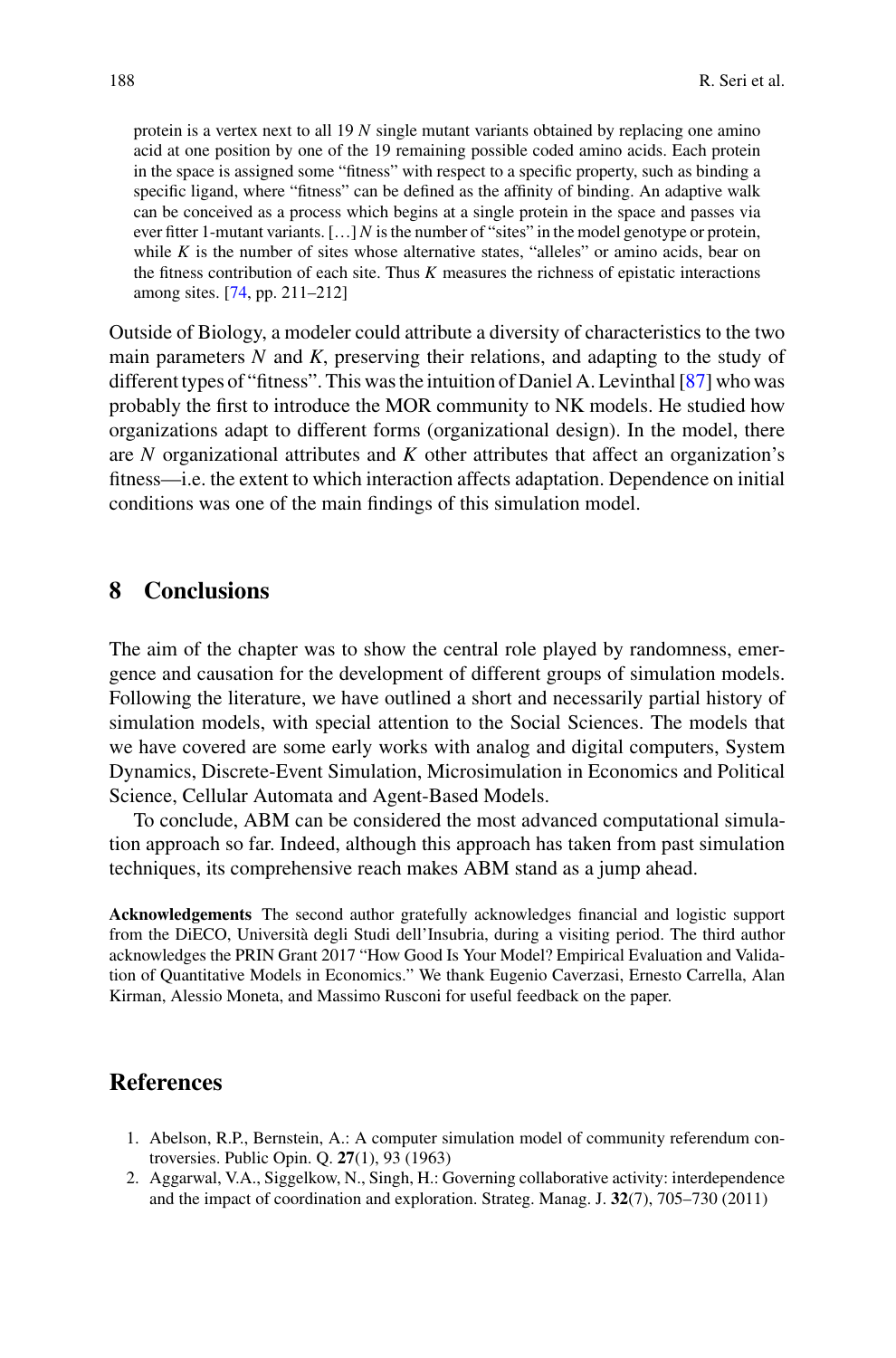- <span id="page-26-7"></span>3. Anderson, P.W.: More is different. Science **177**(4047), 393–396 (1972)
- <span id="page-26-17"></span>4. Axelrod, R.: The dissemination of culture: a model with local convergence and global polarization. J. Conflict Resolut. **41**(2), 203–226 (1997)
- <span id="page-26-21"></span>5. Axelrod, R., Tesfatsion, L.: Appendix A: a guide for newcomers to agent-based modeling in the social sciences. In: Tesfatsion, L., Judd, K.L. (eds.) Handbook of Computational Economics, vol. 2, pp. 1647–1659. Elsevier (2006)
- <span id="page-26-9"></span>6. Banks, J., Carson, J.S. II, Nelson, B.L., Nicol, D.M.: Discrete-Event System Simulation, 4th edn. Prentice-Hall International Series in Industrial and Systems Engineering. Pearson Prentice Hall, Upper Saddle River, NJ (2005)
- <span id="page-26-18"></span>7. Bardone, E., Secchi, D.: Inquisitiveness: distributing rational thinking. Team Perform. Manag. Int. J. **23**(1/2), 66–81 (2017)
- <span id="page-26-26"></span>8. Baumann, O., Schmidt, J., Stieglitz, N.: Effective search in rugged performance landscapes: a review and outlook. J. Manag. **45**(1), 285–318 (2019)
- <span id="page-26-15"></span>9. Berlekamp, E.R., Conway, J.H., Guy, R.K.: Winning Ways for Your Mathematical Plays, 2nd edn. A.K. Peters, Natick, MA (2001)
- <span id="page-26-14"></span>10. Berto, F., Tagliabue, J.: Cellular automata. In: Zalta, E.N. (ed.) The Stanford Encyclopedia of Philosophy. Metaphysics Research Lab, Stanford University, Fall (2017)
- <span id="page-26-22"></span>11. Black, A.J., McKane, A.J.: Stochastic formulation of ecological models and their applications. Trends Ecol. Evol. **27**(6), 337–345 (2012)
- <span id="page-26-8"></span>12. Blitz, D.: Emergent Evolution: Qualitative Novelty and the Levels of Reality. Springer, Dordrecht (2010)
- <span id="page-26-6"></span>13. Bradbury, R.: A sound of thunder. Collier's **28**, 20–21, 60–61 (1952)
- <span id="page-26-27"></span>14. Breslin, D., Romano, D., Percival, J.: Conceptualizing and modeling multi-level organizational co-evolution. In: Secchi, D., Neumann, M. (eds.) Agent-Based Simulation of Organizational Behavior. New Frontiers of Social Science Research, pp. 137–157. Springer International Publishing, Cham (2016)
- <span id="page-26-4"></span>15. Brown, R.G.: Dieharder: A Random Number Test Suite (2019)
- <span id="page-26-1"></span>16. Buffon, G.-L.L.: Geometrie [Résolution des problémes qui regardent le jeu du franc-carreau]. Histoire de l'Académie Royale des Sciences, Année **1733**, 43–45 (1735)
- <span id="page-26-2"></span>17. Buffon, G.-L.L.: Essais d'Arithmétique morale. In: Histoire Naturelle, Générale et Particulière, Supplément, Tome Quatrième, pp. 46–123. Imprimerie Royale, Paris (1777)
- <span id="page-26-11"></span>18. Bunge, M.: Mechanism and explanation. Philos. Soc. Sci. **27**(4), 410–465 (1997)
- <span id="page-26-13"></span>19. Burdick, E.: The 480. McGraw Hill, New York, NY (1964)
- <span id="page-26-24"></span>20. Caiani, A., Godin, A., Caverzasi, E., Gallegati, M., Kinsella, S., Stiglitz, J.E.: Agent basedstock flow consistent macroeconomics: towards a benchmark model. J. Econ. Dyn. Control **69**, 375–408 (2016)
- <span id="page-26-16"></span>21. Cohen, M.D., March, J.G., Olsen, J.P.: A garbage can model of organizational choice. Adm. Sci. Q. **17**(1), 1 (1972)
- <span id="page-26-25"></span>22. Colander, D., Howitt, P., Kirman, A., Leijonhufvud, A., Mehrling, P.: Beyond DSGE models: toward an empirically based macroeconomics. Am. Econ. Rev. **98**(2), 236–240 (2008)
- <span id="page-26-12"></span>23. Coleman, J.S.: Social theory, social research, and a theory of action. Am. J. Sociol. **91**(6), 1309–1335 (1986)
- <span id="page-26-10"></span>24. Coleman, J.S.: Foundations of Social Theory. Belknap Press of Harvard University Press, Cambridge, MA (1990)
- <span id="page-26-19"></span>25. Conte, R.: Agent-based modeling for understanding social intelligence. Proc. Natl. Acad. Sci. **99**(suppl 3), 7189–7190 (2002)
- <span id="page-26-20"></span>26. Conte, R., Paolucci, M.: On agent-based modeling and computational social science. Front. Psychol. **5** (2014)
- <span id="page-26-5"></span>27. RAND Corporation (ed.): A Million Random Digits with 100,000 Normal Deviates. Free Press, Glencoe, IL (1955)
- <span id="page-26-23"></span>28. Courchamp, F., Jaric, I., Albert, C., Meinard, Y., Ripple, W.J., Chapron, G.: The paradoxical extinction of the most charismatic animals. PLOS Biol. **16**(4), e2003997 (2018)
- <span id="page-26-0"></span>29. Cunningham, B.: The reemergence of 'emergence'. Philos. Sci. **68**, S62–S75 (2001)
- <span id="page-26-3"></span>30. de Laplace, P.-S.: Théorie analytique des probabilités. Veuve Courcier, Paris (1812)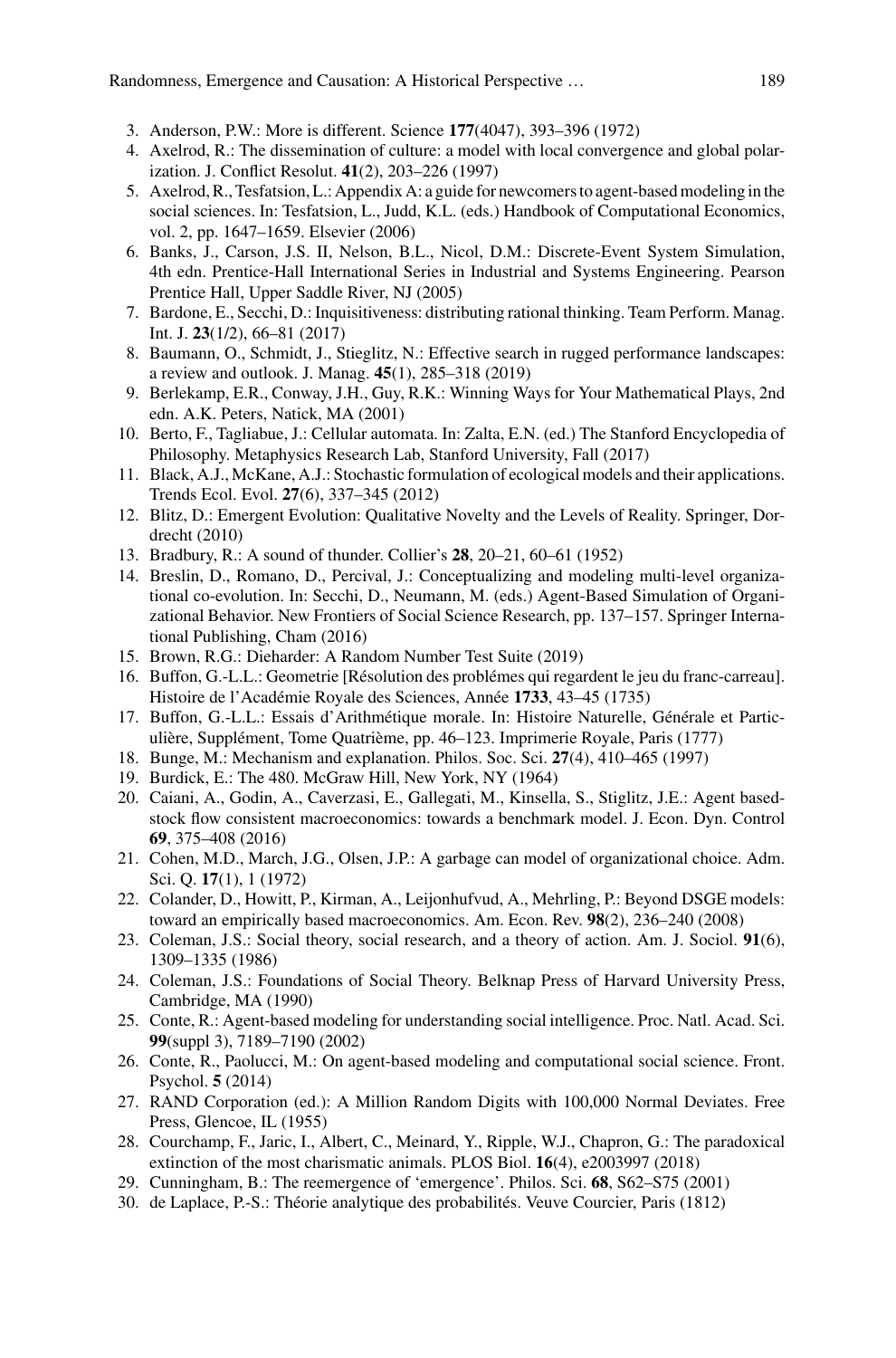- <span id="page-27-0"></span>31. de Laplace, P.-S.: Essai philosophique sur les probabilités. Veuve Courcier, Paris (1814)
- <span id="page-27-22"></span>32. de Marchi, S., Page, S.E.: Agent-based models. Annu. Rev. Polit. Sci. **17**(1), 1–20 (2014)
- <span id="page-27-4"></span>33. De Morgan, A.: Supplement to the budget of paradoxes (No. IV). The Athenæum **2017**, 835–836 (1866)
- <span id="page-27-5"></span>34. De Morgan, A.: A Budget of Paradoxes. Longmans, Green, and Co., London (1872)
- <span id="page-27-24"></span>35. Dieci, R., He, X.-Z.: Chapter 5: Heterogeneous agent models in finance. In: Hommes, C., LeBaron, B. (eds.) Handbook of Computational Economics, vol. 4, pp. 257–328. Elsevier (2018)
- <span id="page-27-8"></span>36. Doore, K., Fishwick, P.: Prototyping an analog computing representation of predator prey dynamics. In: Proceedings of the Winter Simulation Conference 2014, pp. 3561–3571a, Savannah, GA, December 2014. IEEE
- <span id="page-27-20"></span>37. Dorri, A., Kanhere, S.S., Jurdak, R.: Multi-agent systems: a survey. IEEE Access **6**, 28573– 28593 (2018)
- <span id="page-27-14"></span>38. Durkheim, É.: De la Méthode Objective en Sociologie. Revue de Synthèse Historique **II**(1), 3–17 (1901)
- <span id="page-27-11"></span>39. Durkheim, É.: Les Règles de la méthode sociologique, revue et augmentée d'une préface nouvelle, 2nd edn. Bibliothèque de philosophie contemporaine, Alcan, Paris (1901)
- <span id="page-27-12"></span>40. Durkheim, É.: The Rules of Sociological Method. The Free Press, New York, NY (1982)
- <span id="page-27-3"></span>41. Eckhardt, R.: Stan Ulam, John von Neumann, and the Monte Carlo method. Los Alamos Sci. **15**(Special Issue), 131–137 (1987)
- <span id="page-27-17"></span>42. Edmonds, B., Moss, S.: From KISS to KIDS—an 'Anti-simplistic' modelling approach. In: Davidsson, P., Logan, B., Takadama, K. (eds.) Multi-Agent and Multi-Agent-Based Simulation, vol. 3415, pp. 130–144. Springer-Verlag, Berlin, Heidelberg (2005)
- <span id="page-27-9"></span>43. Ekeland, I.: Au hasard: la chance, la science et le monde. Seuil, Paris (1991)
- <span id="page-27-10"></span>44. Ekeland, I.: The Broken Dice, and Other Mathematical Tales of Chance. University of Chicago Press, Chicago, IL (1993)
- <span id="page-27-13"></span>45. Elwick, J.: Containing multitudes: Herbert Spencer, organisms social and orders of individuality. In: Francis M., Taylor, M.W. (eds.) Herbert Spencer: Legacies, pp. 89–110. Routledge, London (2014)
- <span id="page-27-25"></span>46. Fagiolo, G., Roventini, A.: Macroeconomic policy in DSGE and agent-based models Redux: new developments and challenges ahead. J. Artif. Soc. Soc. Simul. **20**(1), 1 (2017)
- <span id="page-27-26"></span>47. Farmer, J.D., Foley, D.: The economy needs agent-based modelling. Nature **460**(7256), 685– 686 (2009)
- <span id="page-27-15"></span>48. Figari, F., Paulus, A., Sutherland, H.: Chapter 24: Microsimulation and policy analysis. In: Atkinson, A.B., Bourguignon, F. (eds.) Handbook of Income Distribution, vol. 2B, pp. 2141– 2221. Elsevier (2015)
- <span id="page-27-21"></span>49. Fioretti, G.: Agent-based simulation models in organization science. Organ. Res. Methods **16**(2), 227–242 (2013)
- <span id="page-27-1"></span>50. Fioretti, G.: Emergent organizations. In: Secchi, D., Neumann, M. (eds.) Agent-Based Simulation of Organizational Behavior. New Frontiers of Social Science Research, pp. 19–41. Springer International Publishing, Cham (2016)
- <span id="page-27-18"></span>51. Fioretti, G., Lomi, A.: An agent-based representation of the garbage can model of organizational choice. J. Artif. Soc. Soc. Simul. **11**(1), 1 (2008)
- <span id="page-27-19"></span>52. Fioretti, G., Lomi, A.: Passing the buck in the garbage can model of organizational choice. Comput. Math. Organ. Theory **16**(2), 113–143 (2010)
- <span id="page-27-6"></span>53. Forrester, J.W.: Principles of Systems. MIT Press, Cambridge, MA (1968)
- <span id="page-27-2"></span>54. Forrester, J.W.: Counterintuitive behavior of social systems. Technol. Forecast. Soc. Chang. **3**, 1–22 (1971)
- <span id="page-27-7"></span>55. Forrester, J.W.: The beginning of system dynamics. McKinsey Q. **1995**(4), 4–16 (1995)
- <span id="page-27-16"></span>56. Gardner, M.: The fantastic combinations of John Conway's new solitaire game "life". Sci. Am. **223**(4), 120–123 (1970)
- <span id="page-27-23"></span>57. Gilbert, N., Pyka, A., Ahrweiler, P.: Innovation networks - a simulation approach. J. Artif. Soc. Soc. Simul. **4**(3), 8 (2001)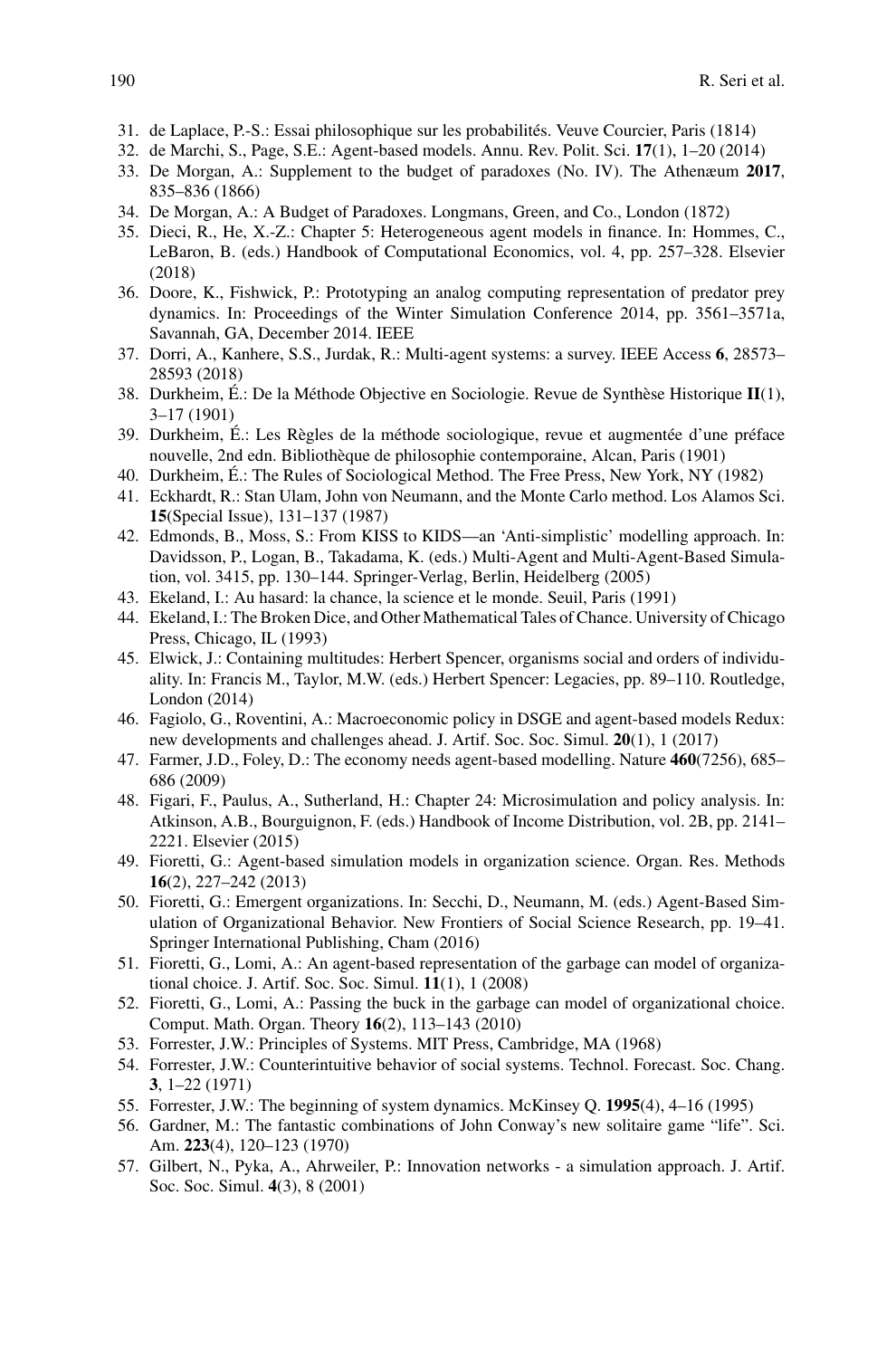- <span id="page-28-5"></span>58. Gilbert, N., Troitzsch, K.G.: Simulation for the Social Scientist, 2nd edn. Open University Press, Maidenhead, New York, NY (2005)
- <span id="page-28-9"></span>59. Grimm, V., Berger, U., Bastiansen, F., Eliassen, S., Ginot, V., Giske, J., Goss-Custard, J., Grand, T., Heinz, S.K., Huse, G., Huth, A., Jepsen, J.U., Jørgensen, C., Mooij, W.M., Müller, B., Pe'er, G., Piou, C., Railsback, S.F., Robbins, A.M., Robbins, M.M., Rossmanith, E., Rüger, N., Strand, E., Souissi, S., Stillman, R.A., Visser, R.V.U., DeAngelis, D.L.: A standard protocol for describing individual-based and agent-based models. Ecol. Model. **198**(1–2), 115–126 (2006)
- <span id="page-28-10"></span>60. Grimm, V., Revilla, E., Berger, U., Jeltsch, F., Mooij, W.M., Railsback, S.F., Thulke, H.-H., Weiner, J., Wiegand, T., DeAngelis, D.L.: Pattern-oriented modeling of agent-based complex systems: lessons from ecology. Science **310**(5750), 987–991 (2005)
- <span id="page-28-11"></span>61. Grow, A., Van Bavel, J. (eds.): Agent-Based Modelling in Population Studies. The Springer Series on Demographic Methods and Population Analysis, vol. 41. Springer International Publishing, Cham (2017)
- <span id="page-28-8"></span>62. Guerini, M., Moneta, A.: A method for agent-based models validation. J. Econ. Dyn. Control **82**, 125–141 (2017)
- <span id="page-28-18"></span>63. Guerini, M., Napoletano, M., Roventini, A.: No man is an Island: the impact of heterogeneity and local interactions on macroeconomic dynamics. Econ. Model. **68**, 82–95 (2018)
- <span id="page-28-7"></span>64. Hands, D.W.: Conundrums of the representative agent. Camb. J. Econ. **41**(6), 1685–1704 (2017)
- <span id="page-28-3"></span>65. Hedström, P., Ylikoski, P.: Causal mechanisms in the social sciences. Ann. Rev. Sociol. **36**(1), 49–67 (2010)
- <span id="page-28-4"></span>66. Hedström, P., Ylikoski, P.: Analytical sociology and social mechanisms. In: Kaldis, B. (ed.) Encyclopedia of Philosophy and the Social Sciences, pp. 26–29. SAGE Publications, Cham (2013)
- <span id="page-28-6"></span>67. Hegselmann, R., Schelling, T.C., Sakoda, J.M.: The intellectual, technical, and social history of a model. J. Artif. Soc. Soc. Simul. **20**(3) (2017)
- <span id="page-28-13"></span>68. Holland, J.H., Miller, J.H.: Artificial adaptive agents in economic theory. Am. Econ. Rev. **81**(2), 365–370 (1991)
- <span id="page-28-16"></span>69. Hommes, C.H.: Chapter 23: Heterogeneous agent models in economics and finance. In: Tesfatsion, L., Judd, K.L. (eds.) Handbook of Computational Economics, vol. 2, pp. 1109–1186. Elsevier (2006)
- <span id="page-28-17"></span>70. Hommes, C.H., Wagener, F.: Chapter 4: Complex evolutionary systems in behavioral finance. In: Hens, T., Schenk-Hoppe, K. (eds.) Handbook of Financial Markets: Dynamics and Evolution, pp. 217–276. Elsevier (2009)
- <span id="page-28-2"></span>71. Huxley, T.H.: On the Physical Basis of Life. The College Courant, New Haven, CT (1869)
- <span id="page-28-12"></span>72. IUCN: Giraffa camelopardalis (amended version of 2016 assessment). In: The IUCN Red List of Threatened Species 2018: E.T9194A136266699. International Union for Conservation of Nature (2018)
- <span id="page-28-20"></span>73. Kauffman, S.A.: Cambrian explosion and Permian quiescence: implications of rugged fitness landscapes. Evol. Ecol. **3**(3), 274–281 (1989)
- <span id="page-28-21"></span>74. Kauffman, S.A., Weinberger, E.D.: The NK model of rugged fitness landscapes and its application to maturation of the immune response. J. Theor. Biol. **141**(2), 211–245 (1989)
- <span id="page-28-14"></span>75. Kirman, A.P.: The intrinsic limits of modern economic theory: the emperor has no clothes. Econ. J. **99**(395), 126 (1989)
- <span id="page-28-15"></span>76. Kirman, A.P.: Whom or what does the representative individual represent? J. Econ. Perspect. **6**(2), 117–136 (1992)
- <span id="page-28-19"></span>77. Kirman, A.P.: Ants and nonoptimal self-organization: lessons for macroeconomics. Macroecon. Dyn. **20**(2), 601–621 (2016)
- <span id="page-28-0"></span>78. Knudsen, T., Levinthal, D.A., Puranam, P.: Editorial: a model is a model. Strat. Sci. **4**(1) (2019)
- <span id="page-28-1"></span>79. Kuperberg, M.: The two faces of emergence in economics. Sound. Interdiscip. J. **90**(1/2), 49–63 (2007)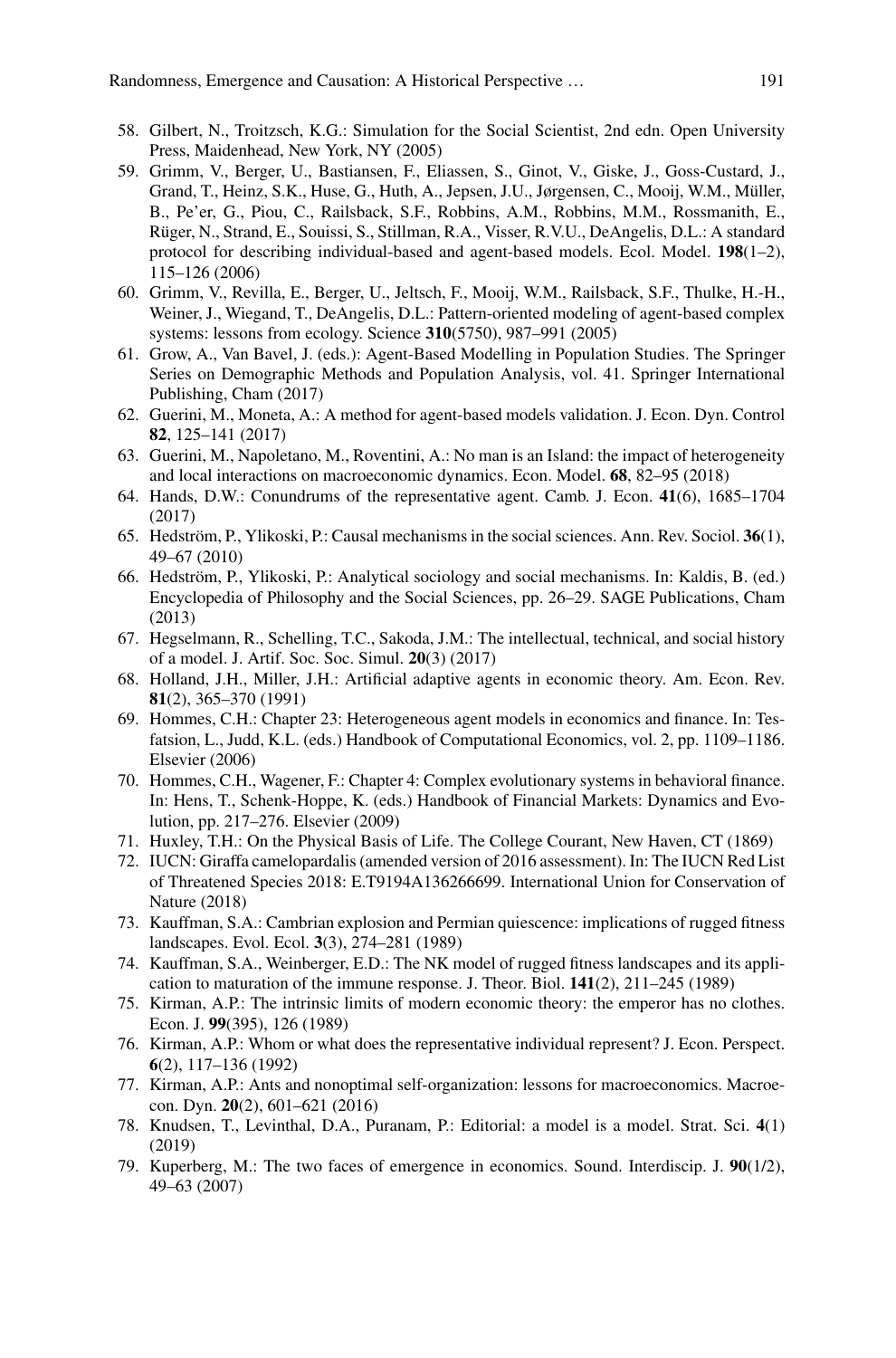- <span id="page-29-12"></span>80. Kydland, F.E., Prescott, E.C.: Time to build and aggregate fluctuations. Econometrica **50**(6), 1345 (1982)
- <span id="page-29-4"></span>81. Lane, D.C.: The power of the bond between cause and effect: Jay Wright Forrester and the field of system dynamics. Syst. Dyn. Rev. **23**(2–3), 95–118 (2007)
- <span id="page-29-23"></span>82. Lawrence, P.R., Lorsch, J.W.: Differentiation and integration in complex organizations. Adm. Sci. Q. **12**(1), 1–47 (1967)
- <span id="page-29-2"></span>83. Lazzarini M.: Un'applicazione del calcolo della probabilità alla ricerca sperimentale di un valore approssimato di π. Periodico di Matematica per l'insegnamento secondario **IV**(II), 140–143 (1901)
- <span id="page-29-18"></span>84. LeBaron, B.: Chapter 24: Agent-based computational finance. In: Tesfatsion, L., Judd, K.L. (eds.) Handbook of Computational Economics, vol. 2, pp. 1187–1233. Elsevier (2006)
- <span id="page-29-16"></span>85. LeBaron, B., Tesfatsion, L.: Modeling macroeconomies as open-ended dynamic systems of interacting agents. Am. Econ. Rev. **98**(2), 246–250 (2008)
- <span id="page-29-21"></span>86. Lengnick,M.,Wohltmann, H.-W.: Agent-based financial markets and New Keynesian macroeconomics: a synthesis. J. Econ. Interac. Coord. **8**(1), 1–32 (2013)
- <span id="page-29-25"></span>87. Levinthal, D.A.: Adaptation on rugged landscapes. Manag. Sci. **43**, 934–950 (1997)
- <span id="page-29-13"></span>88. Long, J.B., Plosser, C.I.: Real business cycles. J. Polit. Econ. **91**(1), 39–69 (1983)
- <span id="page-29-8"></span>89. Lorenz, E.N.: Deterministic nonperiodic flow. J. Atmos. Sci. **20**(2), 130–141 (1963)
- <span id="page-29-5"></span>90. Lotka, A.J.: Analytical note on certain rhythmic relations in organic systems. Proc. Natl. Acad. Sci. **6**(7), 410–415 (1920)
- <span id="page-29-6"></span>91. Lotka, A.J.: Elements of Physical Biology. Williams & Wilkins Company, Baltimore, MD (1925)
- <span id="page-29-11"></span>92. Macy, M.W., Willer, R.: From factors to actors: computational sociology and agent-based modeling. Ann. Rev. Sociol. **28**(1), 143–166 (2002)
- <span id="page-29-14"></span>93. Madsen, J.K., Bailey, R., Carrella, E., Koralus, P.: Analytic versus computational cognitive models: agent-based modeling as a tool in cognitive sciences. Current Dir. Psychol. Sci. **28**(3), 299–305 (2019)
- <span id="page-29-15"></span>94. Maggi, E., Vallino, E.: Understanding urban mobility and the impact of public policies: the role of the agent-based models. Res. Transp. Econ. **55**, 50–59 (2016)
- <span id="page-29-1"></span>95. Maĭstrov, L.E.: Probability Theory: A Historical Sketch. Academic Press, New York, NY (1974)
- <span id="page-29-19"></span>96. Malerba, F., Nelson, R.R., Orsenigo, L., Winter, S.G.: History-friendly models of industry evolution: the computer industry. Ind. Corp. Change **8**(1), 3–40 (1999)
- <span id="page-29-20"></span>97. Malerba, F., Nelson, R.R., Orsenigo, L., Winter, S.G.: History-friendly models: an overview of the case of the computer industry. J. Artif. Soc. Soc. Simul. **4**(3) (2001)
- <span id="page-29-10"></span>98. Manzo, G.: Variables, mechanisms, and simulations: can the three methods be synthesized? A critical analysis of the literature. Rev. Fr. Sociol. **48**(5), 35 (2007)
- <span id="page-29-22"></span>99. March, J.G.: Exploration and exploitation in organizational learning. Organ. Sci. **2**(1), 71–87 (1991)
- <span id="page-29-3"></span>100. Marsaglia, G.: The Marsaglia random number CDROM including the DieHard battery of tests of randomness (1995)
- <span id="page-29-24"></span>101. Mäs, M., Flache, A., Takács, K., Jehn, K.A.: In the short term we divide, in the long term we unite: demographic crisscrossing and the effects of faultlines on subgroup polarization. Org. Sci. **24**(3), 716–736 (2013)
- <span id="page-29-9"></span>102. Mayr, E.: The Growth of Biological Thought: Diversity, Evolution, and Inheritance. Harvard University Press, Cambridge, MA (1982)
- <span id="page-29-17"></span>103. McCloskey, D.N.: The Rhetoric of Economics. Rhetoric of the Human Sciences, 2nd edn. University of Wisconsin Press, Madison, WI (1998)
- <span id="page-29-7"></span>104. Meadows, D.H., Meadows, D.L., Randers, J., III Behrens, W.W. (eds.) The Limits to Growth: A Report for the Club of Rome's Project on the Predicament of Mankind. Universe Books, New York, NY (1972)
- <span id="page-29-0"></span>105. Metropolis, N.: The beginning of the Monte Carlo method. Los Alamos Sci. **15**(Special Issue), 125–130 (1987)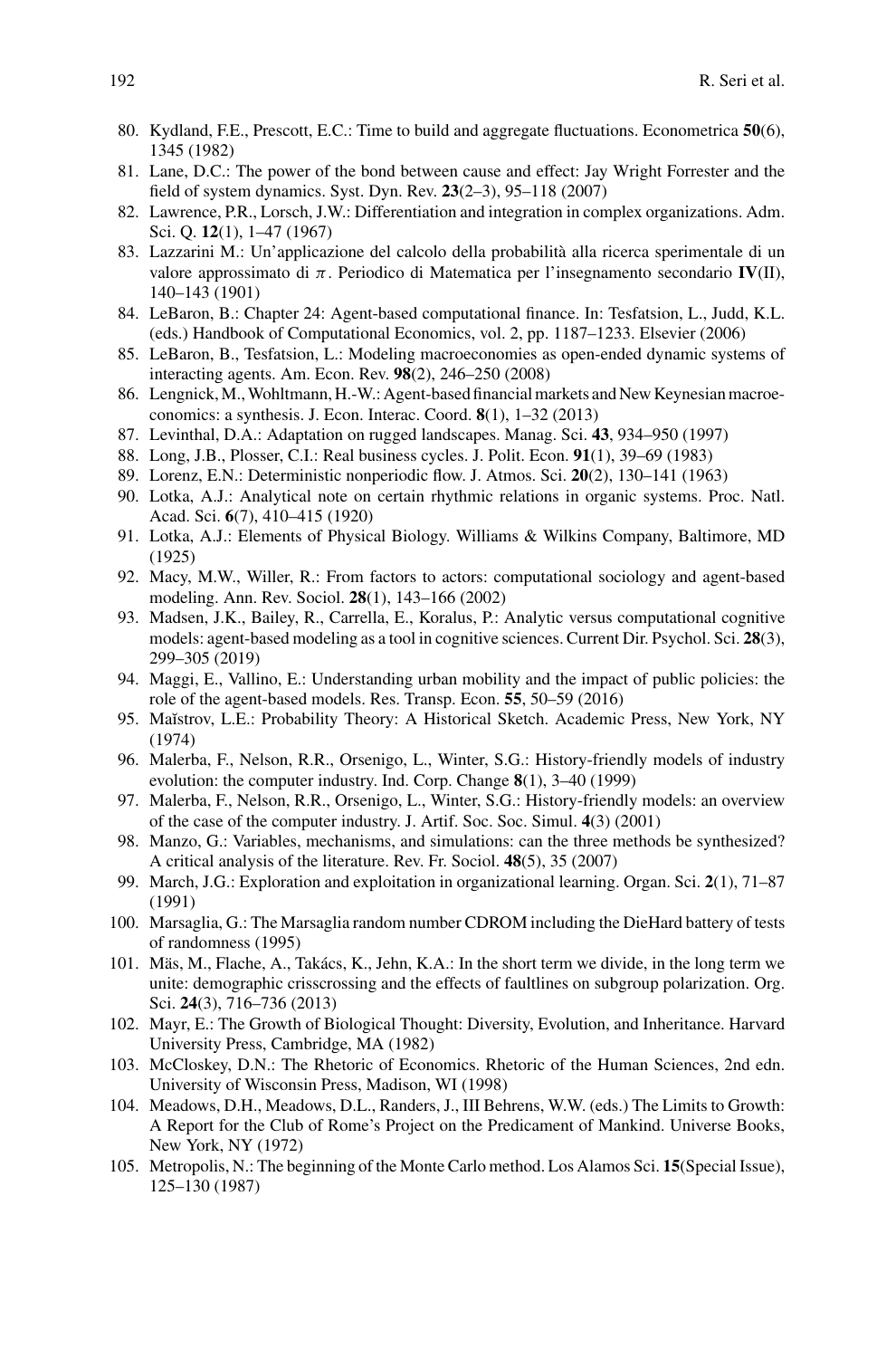- <span id="page-30-0"></span>106. Metropolis, N., Ulam, S.: The Monte Carlo method. J. Amer. Statist. Assoc. **44**, 335–341 (1949)
- <span id="page-30-4"></span>107. Mill, J.S.: A System of Logic, Ratiocinative and Inductive, vol. 1. John W. Parker, West Strand, London (1843)
- <span id="page-30-21"></span>108. Miller, J.H., Page, S.E.: Complex Adaptive Systems: An Introduction to Computational Models of Social Life. Princeton University Press, Princeton, NJ (2007)
- <span id="page-30-27"></span>109. Miller, K.D.: Agent-based modeling and organization studies: a critical realist perspective. Organ. Stud. **36**(2), 175–196 (2015)
- <span id="page-30-20"></span>110. Miller, K.D., Pentland, B.T., Choi, S.: Dynamics of performing and remembering organizational routines: performing and remembering organizational routines. J. Manage. Stud. **49**(8), 1536–1558 (2012)
- <span id="page-30-8"></span>111. Morgan, C.L.: Emergent Evolution: The Gifford Lectures, Delivered in the University of St. Andrews in the Year 1922. Williams and Norgate, London (1923)
- <span id="page-30-10"></span>112. Morgan, C.L.: The Emergence of Novelty. Williams & Norgate, London (1933)
- <span id="page-30-26"></span>113. Muth, J.F.: Rational expectations and the theory of price movements. Econometrica **29**(3), 315 (1961)
- <span id="page-30-7"></span>114. Nance, R.E.: A history of discrete event simulation programming languages. In: The Second ACM SIGPLAN Conference on History of Programming Languages, HOPL-II, pp. 149–175, New York, NY. ACM (1993)
- <span id="page-30-6"></span>115. Nance, R.E.: A history of discrete event simulation programming languages. In: History of Programming Languages—II, pp. 369–427. ACM, New York, NY (1996)
- <span id="page-30-2"></span>116. Ng, T., Wright, M.: Introducing the MONIAC: an early and innovative economic model. Reserve Bank of New Zealand: Bull. **70**(4), 46–52 (2007)
- <span id="page-30-19"></span>117. Niazi, M., Hussain, A.: Agent-based computing from multi-agent systems to agent-based models: a visual survey. Scientometrics **89**(2), 479–499 (2011)
- <span id="page-30-22"></span>118. Nilsson, F., Darley, V.: On complex adaptive systems and agent-based modelling for improving decision-making in manufacturing and logistics settings: experiences from a packaging company. Int. J. Oper. Prod. Manag. **26**(12), 1351–1373 (2006)
- <span id="page-30-11"></span>119. Orcutt, G.H.: A new type of socio-economic system. Rev. Econ. Stat. **39**(2), 116 (1957)
- <span id="page-30-5"></span>120. Ostrom, E.: The ten most important books. Tidsskriftet Politik **4**(7), 36–48 (2004)
- <span id="page-30-9"></span>121. Pantin, C.F.A.: Relations Between Sciences. Cambridge University Press, Cambridge (1968)
- <span id="page-30-13"></span>122. Pool, I.D.S., Abelson, R.P.: The simulmatics project. Publ. Opin. Quart. **25**(2), 167, 22 (1961)
- <span id="page-30-14"></span>123. Pool, I.D.S., Abelson, R.P., Popkin, S.L.: Candidates, Issues and Strategies: A Computer Simulation of the 1960 and 1964 Presidential Elections. MIT Press, Cambridge, MA (1965)
- <span id="page-30-25"></span>124. Pyka, A., Fagiolo, G.: Agent-based modelling: a methodology for neo-schumpetarian economics. In: Elgar Companion to Neo-Schumpeterian Economics, pp. 467–488. Edward Elgar Publishing, Cheltenham (2007)
- <span id="page-30-18"></span>125. Railsback, S.F., Grimm, V.: Agent-Based and Individual-Based Modeling: A Practical Introduction. Princeton University Press, Princeton, NJ (2012)
- <span id="page-30-12"></span>126. Raub, W., Voss, T.: Micro-macro models in sociology: antecedents of Coleman's diagram. In: Jann, B., Przepiorka, W. (eds.) Social Dilemmas, Institutions, and the Evolution of Cooperation. De Gruyter, Berlin, Boston, MA (2017)
- <span id="page-30-1"></span>127. Riedwyl, H.: Rudolf Wolf's contribution to the Buffon needle problem (an early Monte Carlo experiment) and application of least squares. Am. Stat. **44**(2), 138–139 (1990)
- <span id="page-30-23"></span>128. Rosato, A., Prinz, F., Standburg, K.J., Swendsen, R.H.: Monte Carlo simulation of particulate matter segregation. Powder Technol. **49**(1), 59–69 (1986)
- <span id="page-30-24"></span>129. Rosato, A., Strandburg, K.J., Prinz, F., Swendsen, R.H.: Why the Brazil nuts are on top: size segregation of particulate matter by shaking. Phys. Rev. Lett. **58**(10), 1038–1040 (1987)
- <span id="page-30-3"></span>130. Ruelle, D.: Chance and Chaos. Princeton University Press, Princeton, NJ (1993)
- <span id="page-30-15"></span>131. Schelling, T.C.: Models of segregation. Am. Econ. Rev. **59**(2), 488–493 (1969)
- <span id="page-30-16"></span>132. Schelling, T.C.: Dynamic models of segregation. J. Math. Sociol. **1**(2), 143–186 (1971)
- <span id="page-30-17"></span>133. Schelling, T.C.: Micromotives and Macrobehavior. Fels Lectures on Public Policy Analysis. Norton, New York, NY (1978)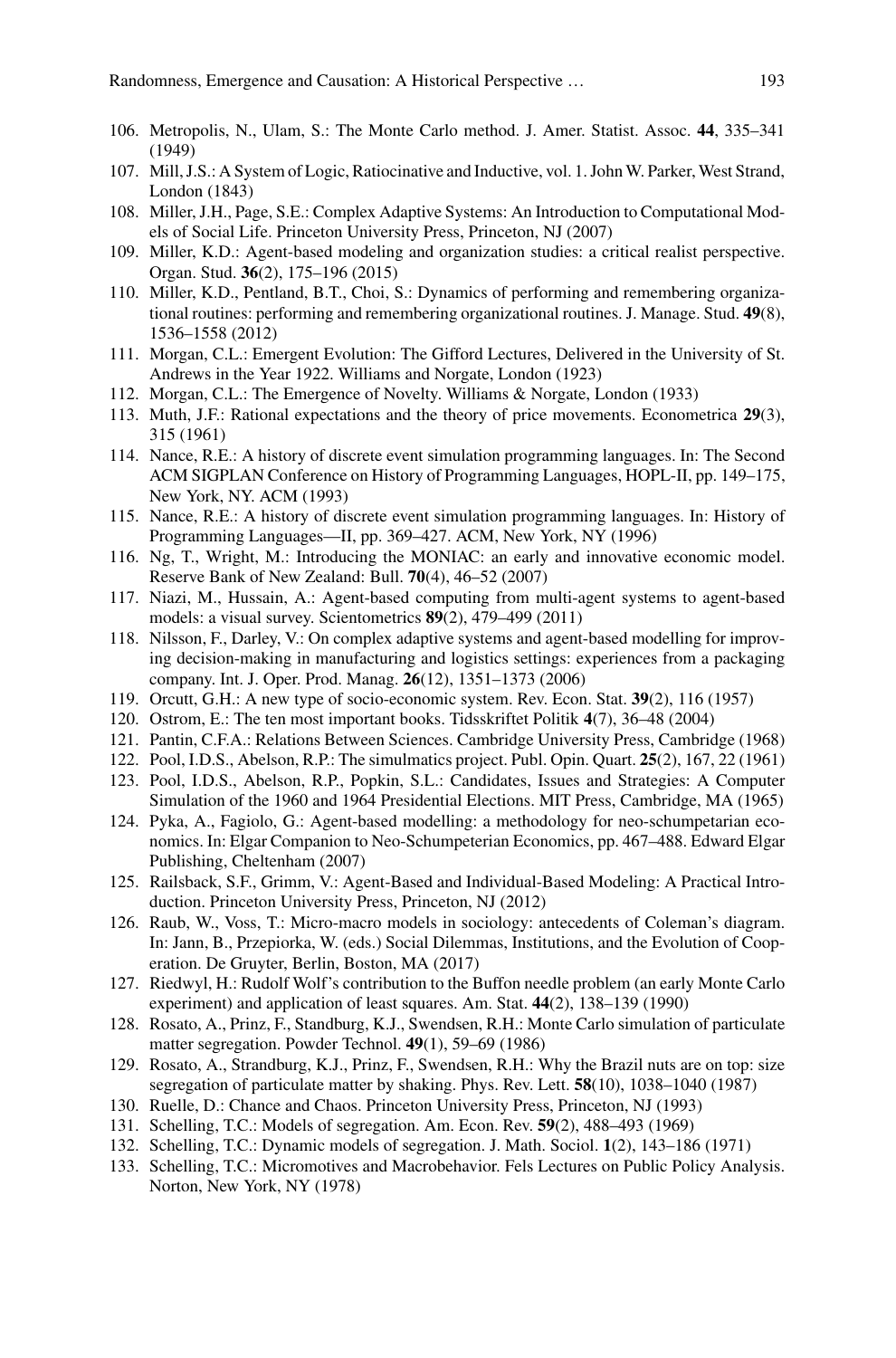- <span id="page-31-14"></span>134. Secchi, D.: A case for agent-based models in organizational behavior and team research. Team Perform. Manag. Int. J. **21**(1/2), 37–50 (2015)
- <span id="page-31-21"></span>135. Secchi, D.: How do I Develop an Agent-Based Model? Edward Elgar Publishing, Cheltenham (2022)
- <span id="page-31-17"></span>136. Secchi, D., Neumann, M. (eds.): Agent-Based Simulation of Organizational Behavior. New Frontiers of Social Science Research. Springer International Publishing, Cham (2016)
- <span id="page-31-20"></span>137. Secchi, D., Seri, R.: Controlling for false negatives in agent-based models: a review of power analysis in organizational research. Comput. Math. Organ. Theory **23**(1), 94–121 (2017)
- <span id="page-31-2"></span>138. Segrè, E.: From X-Rays to Quarks: Modern Physicists and Their Discoveries. W. H. Freeman, San Francisco, CA (1980)
- <span id="page-31-19"></span>139. Sen, A.: Maximization and the act of choice. Econometrica **65**(4), 745 (1997)
- <span id="page-31-9"></span>140. Seri, R., Secchi, D.: How many times should one run a computational simulation? In: Edmonds, B., Meyer, R. (eds.) Simulating Social Complexity: A Handbook. Understanding Complex Systems, pp. 229–251. Springer International Publishing, Cham (2017)
- <span id="page-31-7"></span>141. Smith, A.: An Inquiry into the Nature and Causes of the Wealth of Nations, vol. 2. Printed for W. Strahan and T. Cadell, in the Strand, London (1776)
- <span id="page-31-0"></span>142. Spanier, J.: Monte Carlo Methods. In: Nuclear Computational Science, pp. 117–165. Springer, Dordrecht (2010)
- <span id="page-31-15"></span>143. Squazzoni, F.: Agent-Based Computational Sociology. John Wiley & Sons Ltd, Chichester (2012)
- <span id="page-31-4"></span>144. Sterman, J.D.: System dynamics modeling: tools for learning in a complex world. Calif. Manag. Rev. **43**(4), 8–25 (2001)
- <span id="page-31-18"></span>145. Tesfatsion, L.: Chapter 16: Agent-based computational economics: a constructive approach to economic theory. In: Handbook of Computational Economics, vol. 2, pp. 831–880. Elsevier (2006)
- <span id="page-31-8"></span>146. Troitzsch, K.G.: Perspectives and challenges of agent-based simulation as a tool for economics and other social sciences. In: Proceedings of The 8th International Conference on Autonomous Agents and Multiagent Systems, AAMAS '09, vol. 1, pp. 35–42, Richland, SC, 2009. International Foundation for Autonomous Agents and Multiagent Systems
- <span id="page-31-16"></span>147. Tubaro, P., Casilli, A.A.: An ethnographic seduction: how qualitative research and agentbased models can benefit each other. Bull. Sociol. Methodol./Bull. Méthodol. Sociol. **106**(1), 59–74 (2010)
- <span id="page-31-11"></span>148. Ulam, S.: On some mathematical problems connected with patterns of growth in figures. In: Bellman, R.E. (ed.) Mathematical Problems in the Biological Sciences. Number 14 in Proceedings of Symposia in Applied Mathematics, pp. 215–224. American Mathematical Society, Providence, RI (1962)
- <span id="page-31-3"></span>149. van Bertalanffy, L.: General System Theory: Foundations, Development, Applications. Braziller, New York, NY (1968)
- <span id="page-31-12"></span>150. Vinković, D., Kirman, A.P.: A physical analogue of the Schelling model. Proc. Natl. Acad. Sci. **103**(51), 19261–19265 (2006)
- <span id="page-31-5"></span>151. Volterra, V.: Fluctuations in the abundance of a species considered mathematically. Nature **118**(2972), 558–560 (1926)
- <span id="page-31-6"></span>152. Volterra, V.: Variazioni e fluttuazioni del numero d'individui in specie animali conviventi. Atti della R. Accademia nazionale dei Lincei. Memorie della Classe di scienze fisiche, matematiche e naturali **2**(III), 31–113 (1926)
- <span id="page-31-10"></span>153. von Neumann, J.: The general and logical theory of automata (with discussion). In: Jeffress, L.A. (ed.) Cerebral Mechanisms in Behaviour, pp. 1–41. Wiley, Chapman & Hall, New York, NY; London (1951)
- <span id="page-31-1"></span>154. von Neumann, J.: Various techniques used in connection with random digits. In: Householder, A.S., Forsythe, G.E., Germond, H.H. (eds.) Monte Carlo Method. National Bureau of Standards Applied Mathematics Series, vol. 12, Chap. 13, pp. 36–38. US Government Printing Office, Washington, DC (1951)
- <span id="page-31-13"></span>155. von Neumann, J., Morgenstern, O.: Theory of Games and Economic Behavior. Princeton University Press, Princeton, NJ (1944)